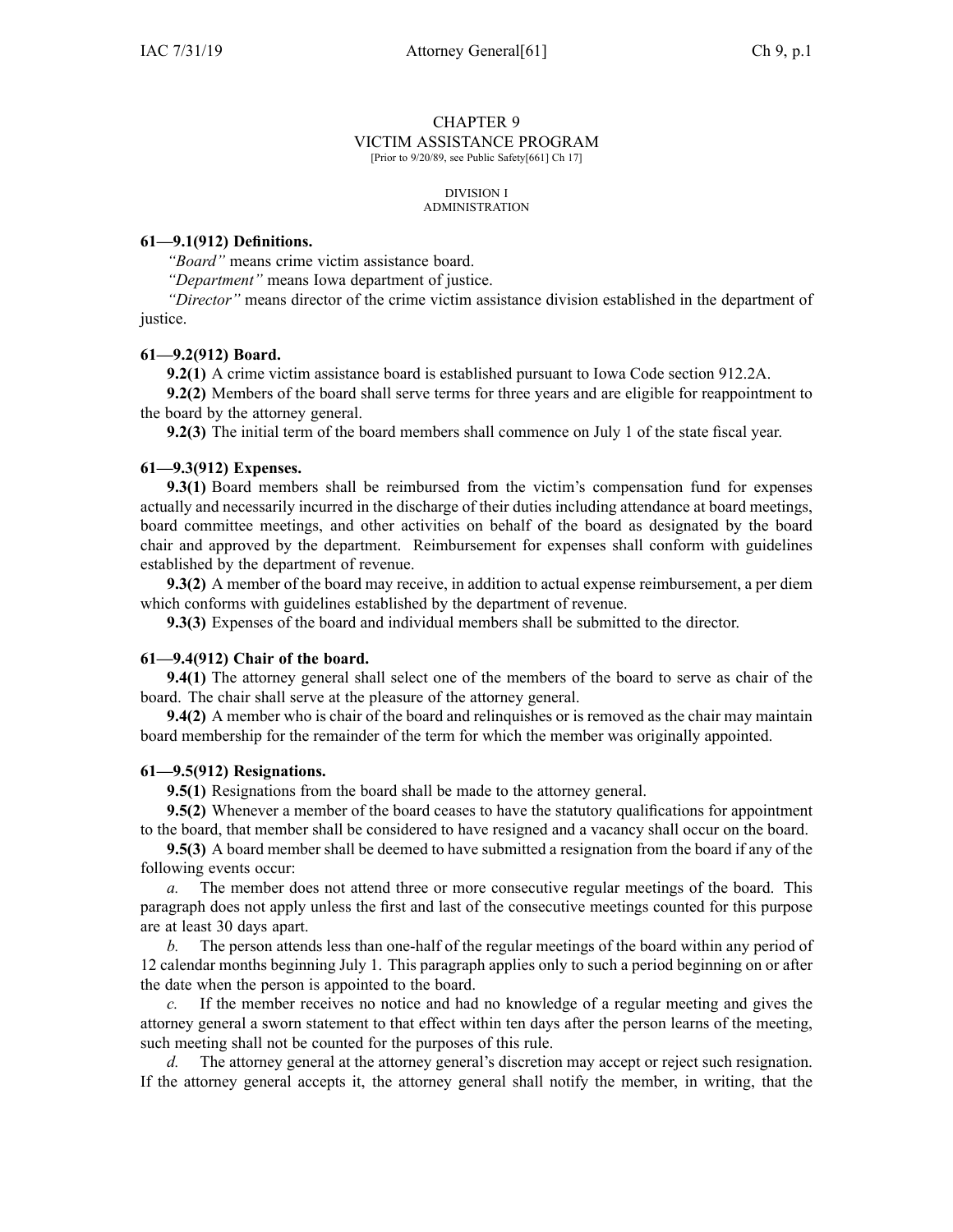resignation is accepted pursuan<sup>t</sup> to this rule. The attorney general shall then make another appointment to fill the vacancy.

**61—9.6(912) Vacancies.** Barring unusual circumstances, vacancies on the board shall be filled within 45 days after the attorney general is advised of the vacancy. Vacancies shall be filled for the remainder of the vacant term.

**61—9.7(912) Meetings.** The board shall meet <sup>a</sup> minimum of once per quarter. The board may also meet at the call of the chair or upon the written reques<sup>t</sup> to the chair of at least five members of the board.

**61—9.8(912) Duties of board.** The board shall adopt rules pursuan<sup>t</sup> to Iowa Code chapter [17A](https://www.legis.iowa.gov/docs/ico/chapter/17A.pdf) relating to the administration of the crime victim assistance division including the adoption of administrative rules relating to the following:

1. Administration of grants received under the federal Victims of Crime Act of 1984 pursuan<sup>t</sup> to Pub. L. No. 98-473, Title 2, Chapter 14, 42 U.S.C. Section 10601, as amended by the Children's Justice and Assistance Act of 1986, Pub. L. No. 99-401, 100 Stat. 903 and as amended by the Anti-Drug Abuse Act of 1988, Title VII, subtitle D, Pub. L. No. 100-690.

2. Administration of the Family Violence Prevention and Services Act gran<sup>t</sup> pursuan<sup>t</sup> to the federal Child Abuse Amendments of 1984, Pub. L. No. 98-457, 42 U.S.C. Section 10401, reauthorized in 1988, Pub. L. No. 100-294.

3. Administration of the domestic abuse and rape crisis funds and the Iowa domestic abuse hotline funds provided in Iowa Code chapter [236](https://www.legis.iowa.gov/docs/ico/chapter/236.pdf).

4. Administration of other grants or funds available by public law for victim assistance and administered by the department.

- 5. Administration of the victim compensation program provided in Iowa Code chapter [912](https://www.legis.iowa.gov/docs/ico/chapter/912.pdf).
- 6. Administration ofsexual abuse examination payments as provided in Iowa Code section [709.10](https://www.legis.iowa.gov/docs/ico/section/709.10.pdf).
- 7. Appeal procedures for victim compensation claims denied by the department.
- 8. Appeal procedures for grants administered by the department and denied by the board.

**61—9.9(912) Director and staff.** The attorney general shall employ <sup>a</sup> director and staff for the victim assistance division and they shall be employees of the department.

**61—9.10(912) Duties of department.** In addition to the duties contained in Iowa Code section [13.13](https://www.legis.iowa.gov/docs/ico/section/13.13.pdf), the department shall:

1. Administer other funds, grants, or programs for victim assistance created by public law or the department.

2. Provide administrative suppor<sup>t</sup> to the board.

3. Enter into agreements under Iowa Code chapter [28E](https://www.legis.iowa.gov/docs/ico/chapter/28E.pdf) or other law including agreements with other state agencies and political subdivisions for the transfer to the department of funds authorized by law for victim service programs.

4. Accept, use, and dispose of contributions of money, services, and property, which are made available by an agency or department of the state or any of its political subdivisions, the federal government, <sup>a</sup> private agency, or an individual, that are specifically designated for crime victim assistance programs.

**61—9.11** to **9.24** Reserved.

### DIVISION II CRIME VICTIM COMPENSATION

**61—9.25(915) Administration of the crime victim compensation program.** The crime victim assistance division of the department of justice shall administer the crime victim compensation program as provided in Iowa Code chapter [915](https://www.legis.iowa.gov/docs/ico/chapter/915.pdf). All questions, comments, requests for information, or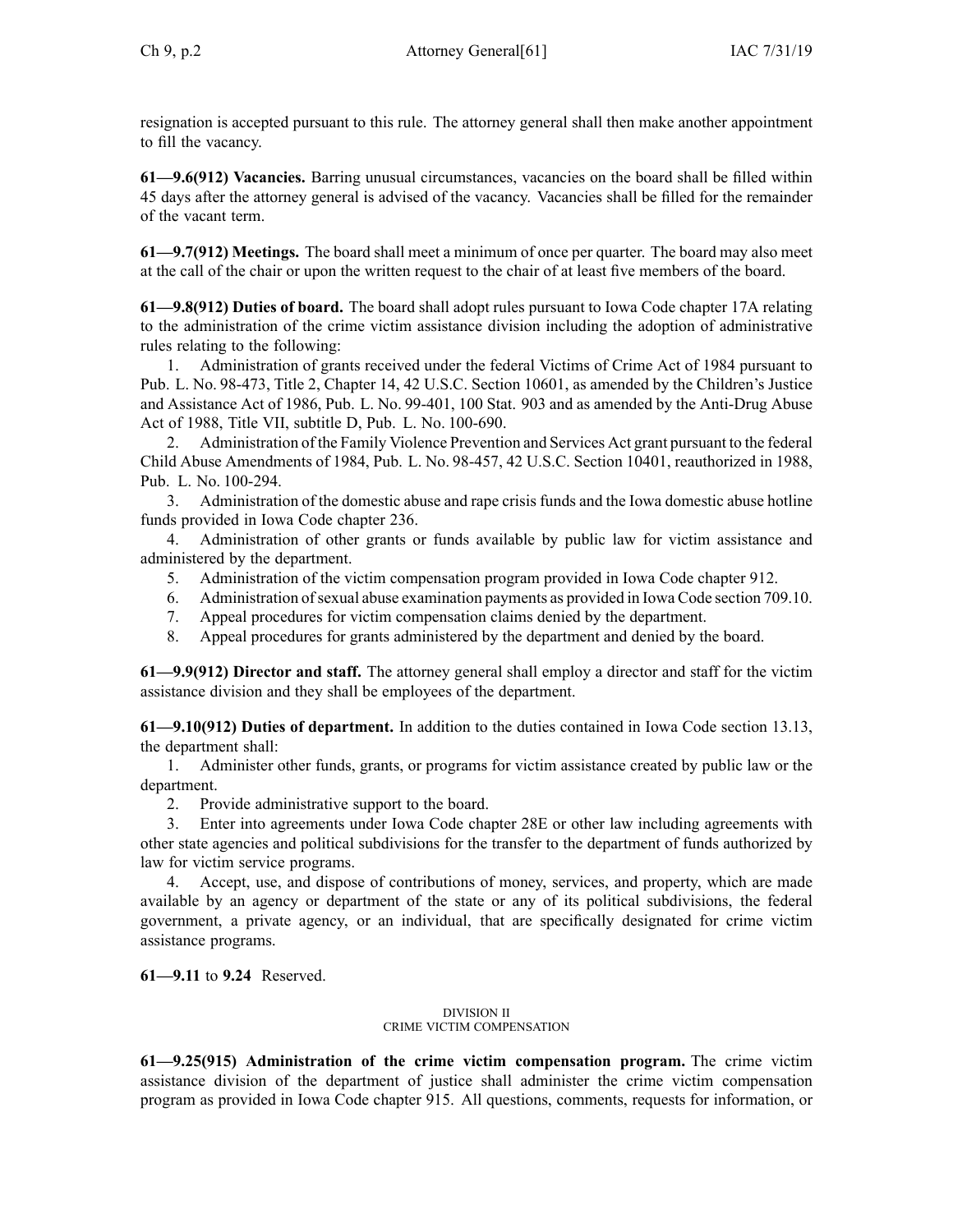**61—9.26(915) Definitions.** For rules of the crime victim compensation program of the crime victim assistance division of the department of justice, the following definitions apply:

*"Affinity"* means the relationship of persons who are related by marriage, cohabitation, or engagemen<sup>t</sup> to be married.

*"Applicant"* includes the following individuals who file an application with the crime victim compensation program:

1. A victim of <sup>a</sup> crime as defined in Iowa Code section [915.80](https://www.legis.iowa.gov/docs/ico/section/915.80.pdf).

2. A person responsible for the care and maintenance of <sup>a</sup> victim.

3. A resident of Iowa who is the victim of an act that would be compensable had it occurred within the state of Iowa and any of the following apply:

● The act occurred in <sup>a</sup> state or foreign country that does not have <sup>a</sup> victim compensation program as defined in the federal law;

 $\bullet$  The act occurred in <sup>a</sup> state or foreign country whose victim compensation program has insufficient or inadequate benefits; or

● The act occurred on an aircraft while in flight or occurred on waters outside of the jurisdiction of any particular state or country.

4. In the event of <sup>a</sup> victim's death, the spouse, former spouse, child, foster child, parent, legal guardian, foster parent, stepparent, sibling, or foster sibling of <sup>a</sup> victim, or <sup>a</sup> person cohabiting with, or otherwise related by blood or affinity to the victim. An estate is not an eligible applicant for crime victim compensation. An estate shall, however, be reimbursed for funeral and burial expenses if the estate paid the costs on behalf of an eligible applicant who shall benefit from the proceeds of the estate.

5. A legal representative authorized to act on behalf of any of the persons listed above.

*"Board"* means the crime victim assistance board of the department of justice.

*"Causalrelationship"* meansthat the crime would not have occurred without the action of the victim. A causal relationship exists if the actions of the victim result in <sup>a</sup> foreseeable injury, play <sup>a</sup> substantial role in the injury, or directly cause the injury.

*"Claimant"* means an applicant who has been found to be eligible for compensation.

*"Cohabiting"* means living in the same household. It is not necessary to establish that <sup>a</sup> sexual relationship exists between the parties.

*"Compensation"* means moneys awarded by the division as authorized in Iowa Code chapter [915](https://www.legis.iowa.gov/docs/ico/chapter/915.pdf).

*"Consent"* means to agree to <sup>a</sup> course of action or to voluntarily allow what is planned or done by another.

*"Counseling"* means problem solving and suppor<sup>t</sup> concerning emotional issues that result from <sup>a</sup> compensable crime. Counseling is <sup>a</sup> confidential service provided on an individual basis or in <sup>a</sup> group. Counseling has as <sup>a</sup> primary purpose to enhance, protect and restore <sup>a</sup> person's sense of well-being and social functioning. Counseling does not include victim advocacy services; conversation in <sup>a</sup> nonprivate setting such as the common area of <sup>a</sup> shelter or <sup>a</sup> courthouse; transportation; or attendance at medical procedures, law enforcement interviews or civil and criminal justice proceedings.

*"Crime"* as defined in Iowa Code section [915.80](https://www.legis.iowa.gov/docs/ico/section/915.80.pdf) includes:

1. Conduct punishable as <sup>a</sup> misdemeanor or <sup>a</sup> felony.

2. Property crimes including but not limited to robbery, residential burglary, and residential arson, where there is <sup>a</sup> threat of personal injury or harm against <sup>a</sup> person.

3. Violation of <sup>a</sup> custody order in which the custodial paren<sup>t</sup> suffers injury.

*"Denial"* means disqualification of an application or reduction in the amount of compensation paid. *"Department"* means the department of justice, i.e., the attorney general's office.

*"Dependent"* means <sup>a</sup> person who is wholly or partially reliant upon <sup>a</sup> victim for care or suppor<sup>t</sup> and includes <sup>a</sup> child of the victim born after the victim's death, or <sup>a</sup> person who is unable to care for himself or herself due to injury, disability, or minor age status.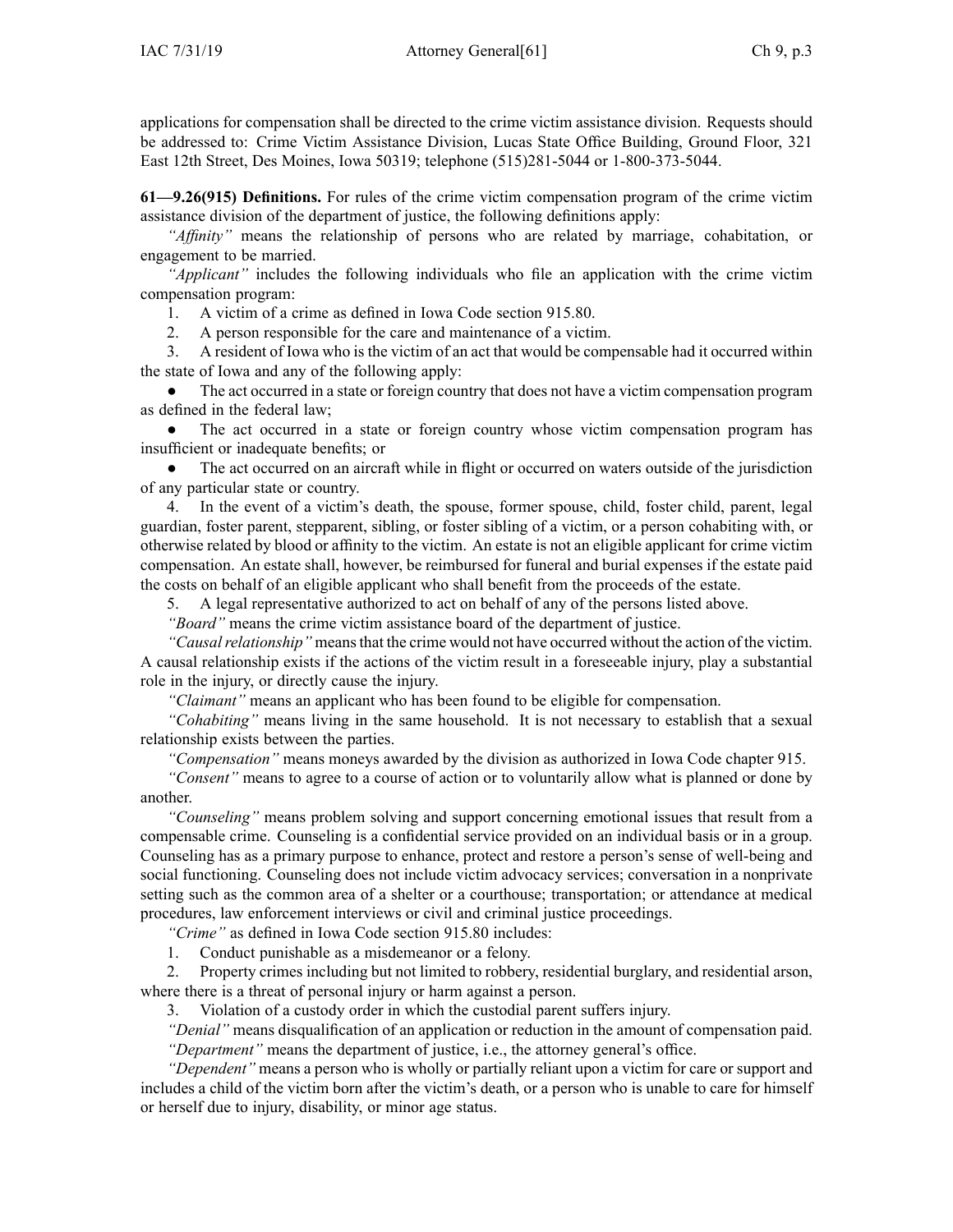*"Director"* means the director of the crime victim assistance division established in the department of justice.

*"Division"* means the crime victim assistance division of the department of justice.

*"Incitement"* means to urge forward or to goad to action.

*"Lost wages or income," "lost income,"* or *"lost wages"* means the gross rate of pay, decreased by 25 percent.

*"Medical care"* means services provided by or provided under the supervision of <sup>a</sup> person licensed under Iowa law as <sup>a</sup> medical physician or surgeon, osteopathic physician or surgeon, chiropractor, podiatrist, physical therapist, acupuncturist, or dentist. Medical care also includes services rendered in accordance with <sup>a</sup> method of healing sanctioned by <sup>a</sup> federally recognized sovereign nation or tribe.

*"Medically necessary"* means that the items and services prescribed or recommended by <sup>a</sup> medical provider under the prescriptive authority of the medical provider's license are reasonably necessary to facilitate the victim's physical and emotional recovery from the compensable crime.

*"Pecuniary loss"* means the amount of medical or medical-related expenses and shall include, but not be limited to, eyeglasses, hearing aids, dentures, prosthetic devices including those which were taken, lost, or destroyed during the crime, home health care, medications, counseling, pregnancy-related services, equipment rental or purchase, property alteration, transportation for emergencies and medical care provided outside the victim's county of residence, or health insurance premiums covered by an employer previous to the victim's disability from the crime. Pecuniary loss shall also include the loss of income that the victim has incurred as <sup>a</sup> direct result of the injury to the extent that the victim has not been and shall not be indemnified from any other source.

*"Personal injury"* or *"injury"* means bodily harm or mental suffering and shall include <sup>a</sup> victim's pregnancy or miscarriage resulting from <sup>a</sup> crime.

*"Program"* means the crime victim compensation program of the department of justice.

*"Provocation"* means to cause anger, resentment, or deep feelings that cause or instigate another to take action.

*"Public funds"* means moneys provided by federal, state, county, city or other local government.

*"Reasonable charges"* means charges ordinarily charged by the provider of the service to the general public for services of <sup>a</sup> similar nature.

*"Residence"* means <sup>a</sup> property on which an applicant lives and may include but is not limited to <sup>a</sup> dwelling, detached garage, shed, or similar structure located on the property, or a privately owned vehicle if the vehicle serves as the primary residence.

[**ARC [4571C](https://www.legis.iowa.gov/docs/aco/arc/4571C.pdf)**, IAB 7/31/19, effective 9/4/19]

**61—9.27(915) Duties of the division.** The duties of the division shall include, but not be limited to, the duties provided for in Iowa Code sections [13.31](https://www.legis.iowa.gov/docs/ico/section/13.31.pdf) and [915.83](https://www.legis.iowa.gov/docs/ico/section/915.83.pdf), as well as:

1. To prepare appropriate forms for the filing and processing of compensation applications.

2. To conduct an administrative review of claims when <sup>a</sup> reques<sup>t</sup> for reconsideration is filed by an applicant with the director.

3. To receive moneys bequeathed, awarded, or donated to the crime victim assistance division by <sup>a</sup> public or private organization or individual.

**61—9.28(915) Application for compensation.** An applicant may file an application for compensation by telephone or in writing within two years of the occurrence or discovery of <sup>a</sup> crime pursuan<sup>t</sup> to Iowa Code section [915.84\(1\)](https://www.legis.iowa.gov/docs/ico/section/915.84.pdf). For <sup>a</sup> victim of sexual abuse when the offender has been referred pursuan<sup>t</sup> to Iowa Code chapter [229A](https://www.legis.iowa.gov/docs/ico/chapter/229A.pdf), the date of the discovery of the crime shall be considered to be the date when the referral was made. The department may waive the requirements of Iowa Code section [915.84\(1\)](https://www.legis.iowa.gov/docs/ico/section/915.84.pdf) if good cause is shown.

**9.28(1)** *Application postmarked.* An application postmarked within the prescribed time period shall be considered timely filed.

**9.28(2)** *Good cause.* In determining whether there is good cause for waiver of the two-year application filing requirement, the victim's age, physical condition, psychological state, cultural or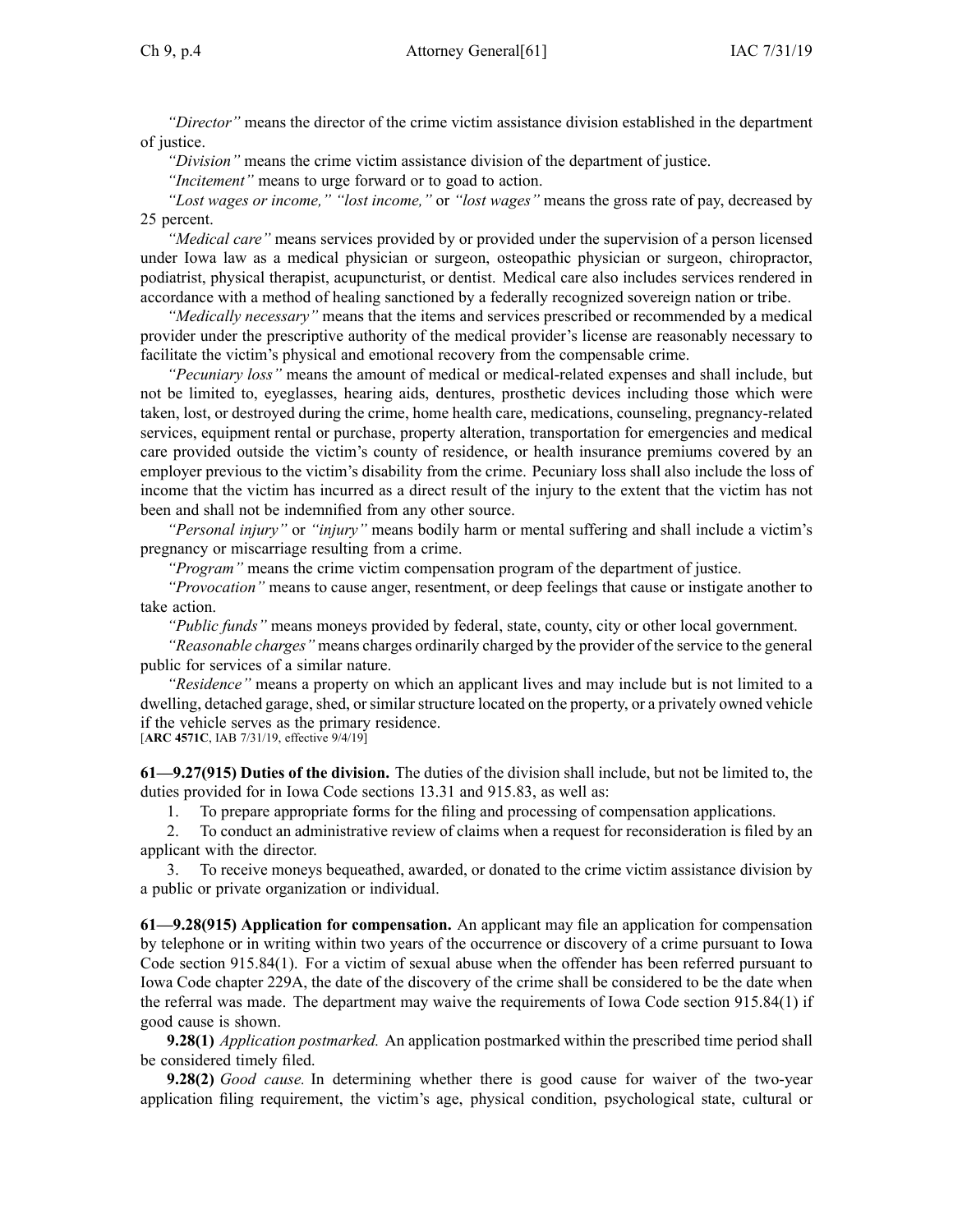linguistic barriers, and any compelling health or safety reasons that would jeopardize the well-being of the victim may be considered.

**9.28(3)** *Multiple erroneous claims.* When two or more applications are filed by or on behalf of an individual applicant during <sup>a</sup> calendar month and the applications appear on initial review to be erroneous claims based on innocent misrepresentation or circumstances of <sup>a</sup> similar nature, the claims shall be treated as <sup>a</sup> single application. Verification shall be investigated for each crime recorded in <sup>a</sup> file with multiple erroneous applications. If any of the crimes recorded in <sup>a</sup> combined application are verified as compensable crimes, the applications for compensation for those crimes shall be separated from the combined file and assigned distinct application numbers. The department will notify the applicant whenever two or more applications have been combined as one application.

**9.28(4)** *Program effective date.* The effective date of the crime victim compensation program is January 1, 1983. Victims and survivors of crimes that were committed prior to the effective date may be eligible for compensation if the program can obtain sufficient documentation to verify eligibility.

**9.28(5)** *Concurrent primary and secondary applications.* A victim may be both <sup>a</sup> primary victim and <sup>a</sup> secondary victim in the same crime. The secondary victim application shall not be opened until <sup>a</sup> benefit has been exhausted for the primary application and there is documentation of need for further benefits in that category. The secondary victim application shall be considered timely filed if the primary victim application was timely filed.

**9.28(6)** *Concurrent secondary victim applications.* A victim may be <sup>a</sup> secondary victim to multiple primary victims in a crime. A subsequent secondary victim application shall not be opened until a benefit has been exhausted in the first secondary victim application and there is documentation of need for further benefits in that category. Subsequent secondary victim applications shall be considered timely filed if the primary victim application was timely filed.

[**ARC [4571C](https://www.legis.iowa.gov/docs/aco/arc/4571C.pdf)**, IAB 7/31/19, effective 9/4/19]

**61—9.29(915) Report to law enforcement.** A person is not eligible for compensation unless the crime is reported to law enforcement pursuan<sup>t</sup> to Iowa Code section [915.84\(2\)](https://www.legis.iowa.gov/docs/ico/section/915.84.pdf). The department may waive the requirements of Iowa Code section [915.84\(2\)](https://www.legis.iowa.gov/docs/ico/section/915.84.pdf) if good cause is shown.

**9.29(1)** *Law enforcement repor<sup>t</sup> sources.* The department finds there is good cause to accep<sup>t</sup> that the repor<sup>t</sup> of <sup>a</sup> crime to any of the following is <sup>a</sup> repor<sup>t</sup> to law enforcement pursuan<sup>t</sup> to Iowa Code section [915.84\(2\)](https://www.legis.iowa.gov/docs/ico/section/915.84.pdf):

*a.* Sheriffs and their regular deputies.

*b.* Marshals and police officers of cities.

*c.* Peace officers of the department of public safety.

*d.* Special security officers employed by <sup>a</sup> board of regents institution as identified in Iowa Code section [262.13](https://www.legis.iowa.gov/docs/ico/section/262.13.pdf).

*e.* Peace officers as authorized by Iowa Code section [350.5](https://www.legis.iowa.gov/docs/ico/section/350.5.pdf) or [456A.13](https://www.legis.iowa.gov/docs/ico/section/456A.13.pdf).

*f.* Employees of the department of transportation who are designated "peace officers" by resolution of the department under Iowa Code section [321.477](https://www.legis.iowa.gov/docs/ico/section/321.477.pdf).

*g.* Correctional officers, including parole and probation officers.

*h.* County and state prosecutors.

*i.* An employee of the department of human services having jurisdiction to investigate the incident.

*j.* A magistrate or judge of the Iowa court system.

**9.29(2)** *Elements of <sup>a</sup> report.* A victim is considered to have made <sup>a</sup> repor<sup>t</sup> to law enforcement when the victim has provided <sup>a</sup> true and accurate repor<sup>t</sup> of the incident, which shall include to the best of the victim's knowledge:

- *a.* The nature of the crime,
- *b.* The location of the crime,
- *c.* The name, whereabouts and description of the suspect, if known, and
- *d.* The names of witnesses, if known.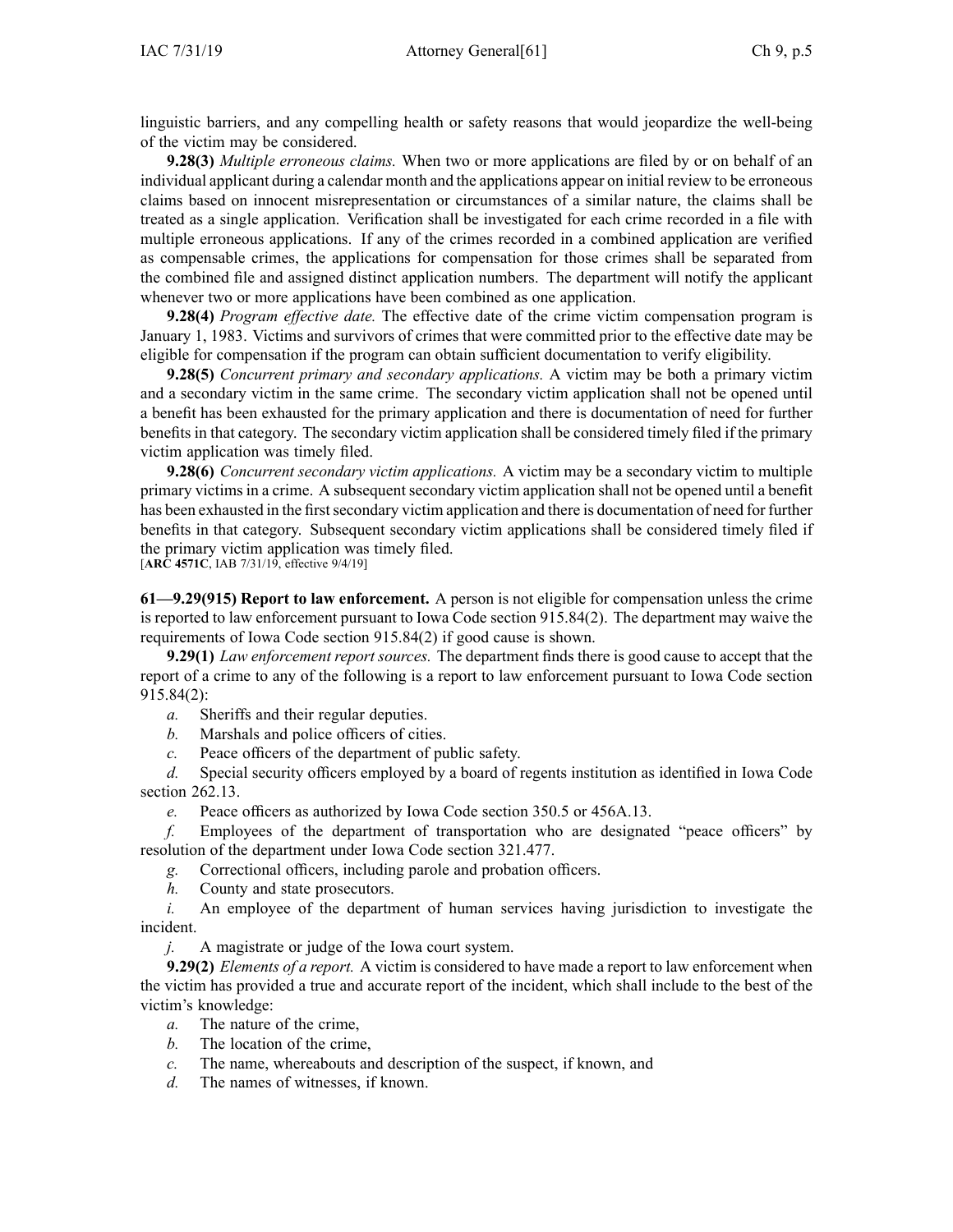**9.29(3)** *Law enforcement record.* A law enforcement trip record may satisfy the requirement that the crime be reported to law enforcement.

**9.29(4)** *Good cause.* In determining whether there is good cause for waiving the requirement to repor<sup>t</sup> <sup>a</sup> crime to law enforcement within 72 hours of the occurrence of the crime, the victim's age, physical condition, psychologicalstate, cultural or linguistic barriers, and any compelling health orsafety reasons that would jeopardize the well-being of the victim may be considered. In the event good cause is found, the crime must be substantiated through disclosure to another provider including, but not limited to, <sup>a</sup> licensed medical provider, <sup>a</sup> licensed mental health professional, or <sup>a</sup> designated victim service provider.

**9.29(5)** *Child victim.* If the victim is <sup>a</sup> child as defined in Iowa Code section [232.2](https://www.legis.iowa.gov/docs/ico/section/232.2.pdf) and is reported to be <sup>a</sup> victim of child abuse, the department finds there is good cause to waive the 72-hour reporting requirement.

**9.29(6)** *Dependent adult victim.* If the victim is <sup>a</sup> dependent adult as defined in Iowa Code section [235B.2\(4\)](https://www.legis.iowa.gov/docs/ico/section/235B.2.pdf) and is reported to be <sup>a</sup> victim of dependent adult abuse, the department finds there is good cause to waive the 72-hour reporting requirement.

**9.29(7)** *Sexual abuse victim.* For <sup>a</sup> victim of sexual abuse, the 72-hour reporting requirement may be waived for good cause if <sup>a</sup> sexual abuse evidentiary examination was completed within 72 hours of the crime or if the crime was disclosed to another provider including, but not limited to, <sup>a</sup> licensed medical provider, <sup>a</sup> licensed mental health professional, or <sup>a</sup> designated victim service provider.

**9.29(8)** *Domestic abuse victim.* For <sup>a</sup> victim of domestic abuse, the 72-hour reporting requirement may be waived for good cause if <sup>a</sup> domestic abuse protective order pursuan<sup>t</sup> to Iowa Code chapter [236](https://www.legis.iowa.gov/docs/ico/chapter/236.pdf) is entered by the court or if the crime was disclosed to another provider including, but not limited to, <sup>a</sup> licensed medical provider, <sup>a</sup> licensed mental health provider, or <sup>a</sup> designated victim service provider.

**9.29(9)** *Victim of a sexually violent predator.* For a victim of sexual abuse, the department finds good cause to waive the 72-hour reporting requirement when the offender is referred pursuan<sup>t</sup> to Iowa Code chapter [229A](https://www.legis.iowa.gov/docs/ico/chapter/229A.pdf).

[**ARC [4571C](https://www.legis.iowa.gov/docs/aco/arc/4571C.pdf)**, IAB 7/31/19, effective 9/4/19]

**61—9.30(915) Cooperation with law enforcement.** To be eligible for compensation, the crime victim must cooperate with the reasonable requests of law enforcement. After considering the factors in [subrule](https://www.legis.iowa.gov/docs/iac/rule/61.9.29.pdf) [9.29\(4\)](https://www.legis.iowa.gov/docs/iac/rule/61.9.29.pdf), the department may waive the requirement if good cause is shown.

**9.30(1)** *Reasonable cooperation.* Reasonable cooperation by the victim may include, but is not limited to, the following:

*a.* Providing law enforcement with <sup>a</sup> true and accurate repor<sup>t</sup> of the crime.

*b.* Participating in the investigation of the crime to assist law enforcement in the identification of <sup>a</sup> suspec<sup>t</sup> as requested including the review of photographs, composites, and lineups.

*c.* Participating in prosecution procedures including deposition and trial testimony as requested.

**9.30(2)** *Determination of cooperation.* In determining whether <sup>a</sup> victim reasonably cooperated with law enforcement, the division may consider the victim's age, physical condition, psychological state, cultural or linguistic barriers, and any compelling health or safety reasons that would jeopardize the well-being of the victim.

**9.30(3)** *Polygraph testing.* In determining whether <sup>a</sup> victim reasonably cooperated with law enforcement, the refusal of <sup>a</sup> victim to undergo <sup>a</sup> polygraph examination shall not be the basis of denial.

**9.30(4)** *Sexual abuse victim.* A victim of sexual abuse shall be deemed to have reasonably cooperated with law enforcement if the victim undergoes <sup>a</sup> sexual abuse evidentiary examination.

**9.30(5)** *Domestic abuse victim.* A victim of domestic abuse shall be deemed to have reasonably cooperated with law enforcement if <sup>a</sup> repor<sup>t</sup> of the crime was made to law enforcement. [**ARC [4571C](https://www.legis.iowa.gov/docs/aco/arc/4571C.pdf)**, IAB 7/31/19, effective 9/4/19]

**61—9.31(915) Contributory conduct.** The division shall reduce or disqualify compensation when there is <sup>a</sup> causal relationship between the contributory conduct on the par<sup>t</sup> of the victim and the victim's injury or death. Contributory conduct includes consent, provocation, or incitement of the crime on the par<sup>t</sup> of the victim.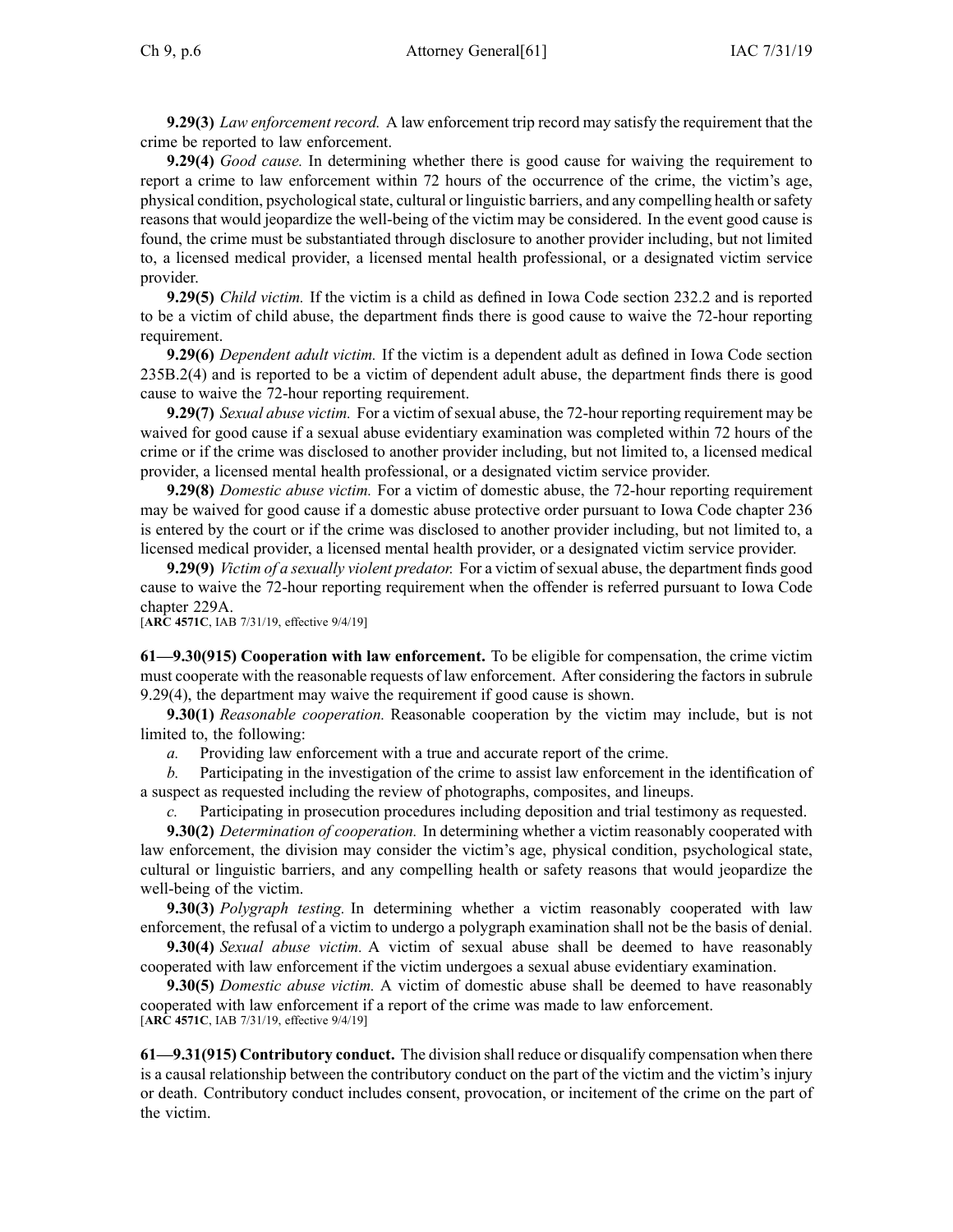**9.31(1)** *Consent, provocation, and incitement.* In assessing consent, provocation or incitement on the par<sup>t</sup> of the victim pursuan<sup>t</sup> to Iowa Code section [915.87\(2\)](https://www.legis.iowa.gov/docs/ico/section/915.87.pdf)*"a,"* the division may consider factors including, but not limited to, the following:

- *a.* Whether charges are filed against the suspect;
- *b.* Whether the victim attempted to withdraw from the incident;
- *c.* Comparable or reasonable force on the part of the suspect in response to an action of the victim;

*d.* The amount of time from the beginning of the interaction between the victim and the suspec<sup>t</sup> and the criminal act committed by the suspect;

*e.* The age of the victim; and

*f.* Comparable size or strength of the victim and suspect.

**9.31(2)** *Additional assessment of consent.* In assessing the causal nature of consent pursuan<sup>t</sup> to Iowa Code section [915.87\(2\)](https://www.legis.iowa.gov/docs/ico/section/915.87.pdf)*"a,"* the division may consider the victim's age, physical condition, psychological state, cultural or linguistic barriers, and any compelling health or safety reasons that would jeopardize the well-being of the victim.

**9.31(3)** *Consent in intoxicated driving cases.* A victim who was the passenger in the vehicle of <sup>a</sup> driver who has been determined to have been legally intoxicated at the time of the crash shall not be automatically denied eligibility for compensation. The division may consider whether the victim could have reasonably known the intoxication level of the driver, the driver's behavior or judgment appeared impaired, the victim encouraged or discouraged the driver from driving, or the victim's judgment was impaired.

**9.31(4)** *Additional assessment of provocation and incitement, and commission of <sup>a</sup> criminal act.* In assessing the causal nature of provocation or incitement and commission of <sup>a</sup> criminal act pursuan<sup>t</sup> to Iowa Code section [915.87\(2\)](https://www.legis.iowa.gov/docs/ico/section/915.87.pdf), the division may consider law enforcement documentation that indicates:

*a. Retaliatory action.* The crime was committed as retaliation for <sup>a</sup> prior physical assault or injury committed by the victim against the perpetrator, and the victim could have reasonably foreseen the likelihood of retaliation.

*b. Gang action.* The crime was <sup>a</sup> direct result of gang activity, including gang initiation, or was inflicted as retaliation for prior gang activity in which the victim participated in <sup>a</sup> criminal street gang as defined in Iowa Code section [723A.1\(2\)](https://www.legis.iowa.gov/docs/ico/section/723A.1.pdf).

*c. Mutual combat.* The crime was an incident of mutual combat if the victim:

(1) Initiated <sup>a</sup> physical altercation;

(2) Made <sup>a</sup> credible threat of bodily harm against the person, took action to indicate the intent to carry out the threat and <sup>a</sup> physical altercation immediately followed; or

(3) Accepted <sup>a</sup> verbal challenge to engage in <sup>a</sup> physical altercation, took action to indicate acceptance of the challenge and <sup>a</sup> physical altercation immediately followed.

*d. Exception to mutual combat.* Incitement and provocation are not presen<sup>t</sup> in an incident of mutual combat when <sup>a</sup> significant escalation of the fight, such as the introduction of <sup>a</sup> deadly weapon, is made by <sup>a</sup> person other than the victim or when <sup>a</sup> third party becomes involved resulting in more serious injury than the victim could have reasonably expected.

**9.31(5)** *Victim's criminal act.* Contributory conduct includes assisting in, attempting, or committing <sup>a</sup> criminal act by the victim. A causal relationship must be documented between the injury or death for which compensation is sought and the criminal act of the victim. [**ARC [4571C](https://www.legis.iowa.gov/docs/aco/arc/4571C.pdf)**, IAB 7/31/19, effective 9/4/19]

**61—9.32(915) Eligibility for compensation.** The program shall determine the eligibility of an application for compensation.

**9.32(1)** *Determination of eligibility.* A denial of eligibility shall be based on written documentation that an application does not satisfy the requirements of Iowa Code chapter [915](https://www.legis.iowa.gov/docs/ico/chapter/915.pdf). An applicant shall be deemed eligible for compensation if the division has not obtained written documentation supporting <sup>a</sup> denial within six months of the date of the application. Notwithstanding the foregoing, the division may extend the determination of eligibility beyond six months if <sup>a</sup> court date or grand jury hearing is pending and is reasonably expected to result in information necessary to render an eligibility decision.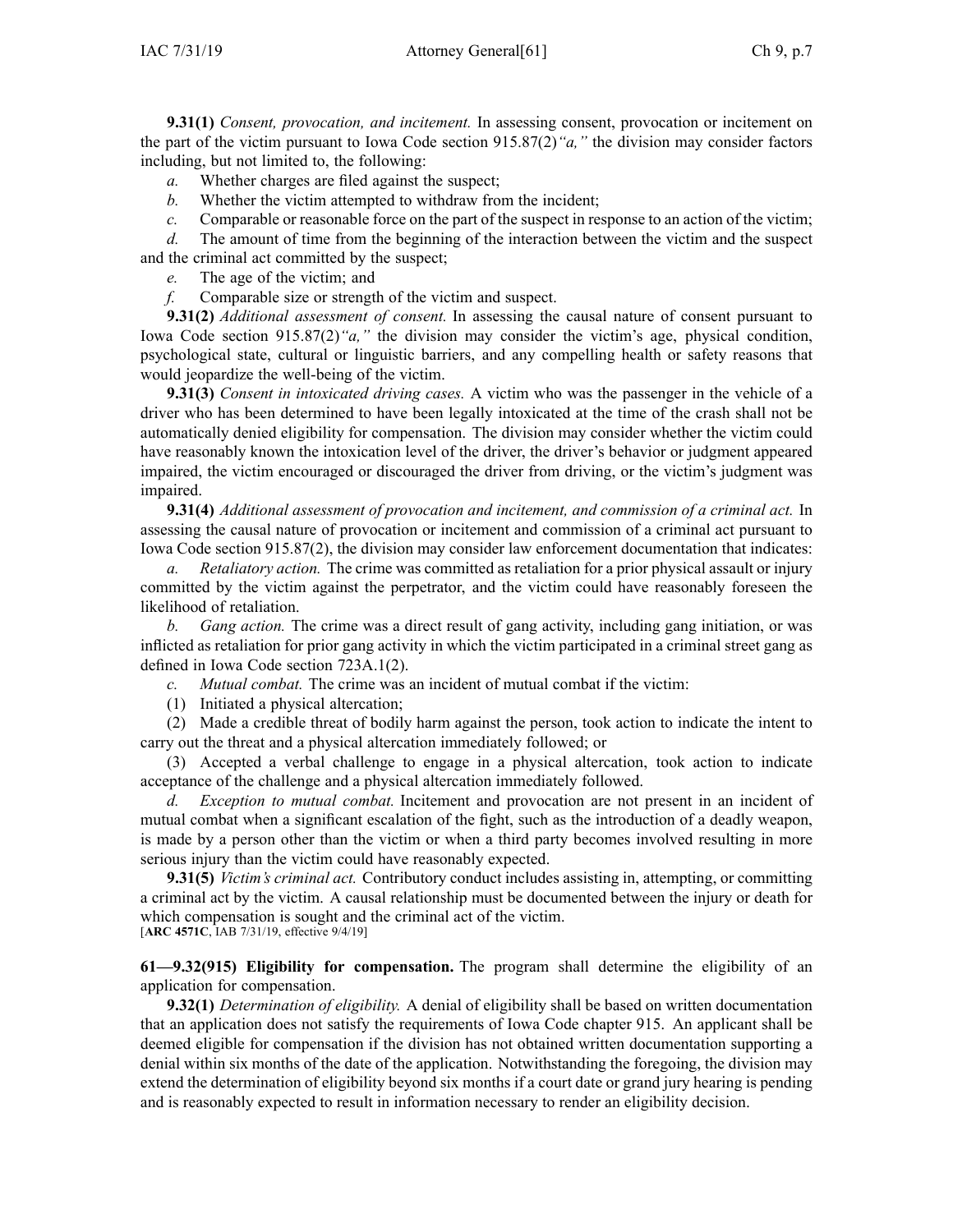**9.32(2)** *Reopening applications.* Pursuant to Iowa Code section [915.83\(2\)](https://www.legis.iowa.gov/docs/ico/section/915.83.pdf), the department may reopen and reinvestigate an application if the department determines that the decision was incorrect or incomplete. A denied application may be reopened and reinvestigated if it is discovered through <sup>a</sup> criminal trial or other investigatory source that the information relied upon for the denial decision was incorrect or incomplete. The eligibility of an approved application will be reopened for consideration if information is discovered through <sup>a</sup> criminal trial or other investigatory source that the information relied upon for the approval decision was incorrect or incomplete. The reopening of <sup>a</sup> denied or approved case is at the discretion of the administrator for the compensation program, the director, or the board.

**9.32(3)** *Withdrawal of application.* An applicant may withdraw the application for compensation from consideration.

**9.32(4)** *Maximum compensation.* Compensation shall be reduced or disqualified to the extent that the maximum compensation allowable pursuan<sup>t</sup> to Iowa Code chapter [915](https://www.legis.iowa.gov/docs/ico/chapter/915.pdf) and these rules has been awarded.

[**ARC [4571C](https://www.legis.iowa.gov/docs/aco/arc/4571C.pdf)**, IAB 7/31/19, effective 9/4/19]

**61—9.33(915) Emergency award of compensation.** Emergency awards of compensation may be made if the applicant has incurred <sup>a</sup> loss of income or pecuniary loss as <sup>a</sup> direct result of the crime.

**9.33(1)** *Preliminary eligibility determination.* The program must determine that the application is likely to be eligible based on documentation available including, at minimum, the law enforcement verification form provided to law enforcement by the program.

**9.33(2)** *Documentation.* To make an emergency award of compensation, the program must have documentation of the lost wages or the pecuniary loss.

**9.33(3)** *Emergency award decision.* A decision denying an emergency award shall not be appealable.

**9.33(4)** *Offset.* Any emergency award shall be deducted from the final award of compensation made to the claimant.

**61—9.34(915) Computation of compensation.** The division shall determine the amount of compensation to be awarded to an eligible applicant.

**9.34(1)** *Benefit limits.* Compensation shall be made up to the benefit category limits in effect on the date the application is filed. For an eligible victim of sexual abuse when the offender has been referred pursuan<sup>t</sup> to Iowa Code chapter [229A](https://www.legis.iowa.gov/docs/ico/chapter/229A.pdf), compensation shall be paid for expenses incurred after referral of the offender.

**9.34(2)** *Payer of last resort.* The program is <sup>a</sup> payer of last resort pursuan<sup>t</sup> to federal law 34 U.S.C. 20102. Compensation shall not be paid for services when the provision for those services is mandated by law or administrative rule to be the responsibility of another governmental unit, private agency or program. Payments shall be reduced by payments made by offenders and third parties responsible for the damages of the crime. The department may waive this requirement for good cause after considering the factors in subrule [9.29\(4\)](https://www.legis.iowa.gov/docs/iac/rule/61.9.29.pdf), for compensation made from state funds.

**9.34(3)** *Voluntary financial programs.* Compensation applicants will be encouraged to apply for other financial assistance programs to pay costs resulting from the crime-related injury. However, no applicant will be denied compensation benefits based on the applicant's refusal to seek funds from <sup>a</sup> voluntary financial assistance program.

**9.34(4)** *Insurance providers.* Eligible victims and claimants must give service providers the information necessary to bill insurance providers for crime-related treatment. Payment of compensation will not be made if the victim refuses or fails to provide information requested by the service or insurance provider or to sign the required assignment of benefits within <sup>a</sup> reasonable time frame. The department may waive this requirement if the victim can demonstrate good cause exists. Good cause may include, but is not limited to, situations where the insurance policyholder is the perpetrator of the crime that gave rise to the claim.

**9.34(5)** *Supplanting of funds prohibited.* Compensation shall be made only when the claimant is responsible for the cost of crime-related injury. Compensation shall not be paid when <sup>a</sup> governmen<sup>t</sup>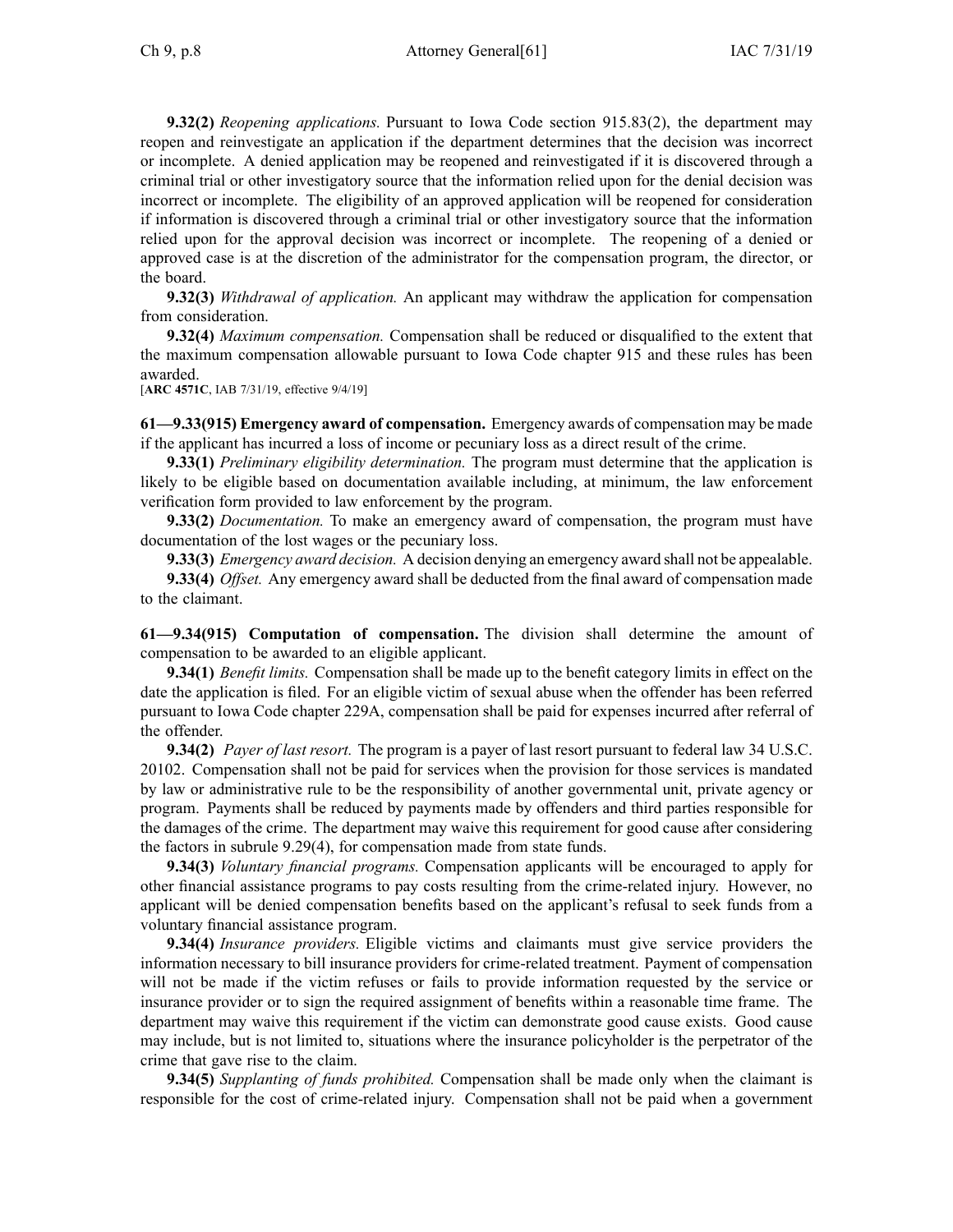entity, including but not limited to <sup>a</sup> mental health facility, jail, or prison, is responsible for the costs of treatment for injury from crime, unless the entity is legally allowed to pass those costs along to the victim.

[**ARC [4571C](https://www.legis.iowa.gov/docs/aco/arc/4571C.pdf)**, IAB 7/31/19, effective 9/4/19]

**61—9.35(915) Computation of benefit categories.** The division shall determine the amount of compensation to be awarded to an eligible applicant for injury from crime for each benefit category pursuan<sup>t</sup> to Iowa Code section [915.86](https://www.legis.iowa.gov/docs/ico/section/915.86.pdf).

**9.35(1)** *Medical care.* Compensation may be paid for the reasonable expenses of medical care provided to eligible crime victims by, or under the supervision of, <sup>a</sup> person licensed by the state under Iowa Code chapter [147](https://www.legis.iowa.gov/docs/ico/chapter/147.pdf), [148](https://www.legis.iowa.gov/docs/ico/chapter/148.pdf), [148A](https://www.legis.iowa.gov/docs/ico/chapter/148A.pdf), [148E](https://www.legis.iowa.gov/docs/ico/chapter/148E.pdf), [149](https://www.legis.iowa.gov/docs/ico/chapter/149.pdf), [150A](https://www.legis.iowa.gov/docs/ico/chapter/150A.pdf), [151](https://www.legis.iowa.gov/docs/ico/chapter/151.pdf), [152C](https://www.legis.iowa.gov/docs/ico/chapter/152C.pdf), or [153](https://www.legis.iowa.gov/docs/ico/chapter/153.pdf). When preexisting medical conditions are treated during crime-related medical care, the program may reduce paymen<sup>t</sup> to <sup>a</sup> percentage equal to the portion of the medical care determined to be directly related to the compensable crime. Medical care expenses include the following:

*a. Medical care sanctioned by sovereign nations and tribes.* Compensation may be paid for medical care rendered in accordance with <sup>a</sup> method of healing sanctioned by <sup>a</sup> state-recognized or federally recognized sovereign nation or tribe.

*b. Medical counseling costs.* Compensation may be paid for counseling provided under the direct supervision of <sup>a</sup> psychiatrist or other physician and shall be applied toward the medical benefit maximum.

*c. Medical care for homicide victim survivors.* Compensation may be paid to the spouse, child, parent, sibling, or person related by blood or affinity to <sup>a</sup> homicide victim for the same types of medical care which are allowable for primary victims, including but not limited to hospital and physician care, psychiatric care, prescriptions, and transportation expenses related to injury from the crime.

*d. Medical equipment and property alteration.* Compensation may be paid for equipment and property alteration which are prescribed as medically necessary care due to injury from the crime.

*e. Medical supplies.* Compensation may be paid for medical care supplies and incidental supplies necessary for medical care due to injury from the crime.

*f. Medical care for pregnancy.* Compensation may be paid for medical care costs related to pregnancy resulting from the crime of sexual abuse. Eligible expenses for care of the victim shall be paid. Expenses incurred for care of <sup>a</sup> newborn child are not compensable.

*g. Medical devices.* Compensation may be paid for the replacement of <sup>a</sup> medical device including but not limited to <sup>a</sup> sight or hearing device, dentures, prosthetic device, wheelchair, and medication that was taken, lost or destroyed during the crime.

*h. Transportation for medical emergency.* Compensation may be paid for the reasonable cost of transportation in <sup>a</sup> medical emergency by private vehicle at the per-mile rate established by the department of administrative services for state employees using <sup>a</sup> privately owned vehicle for state business. Mileage will be based on mileage calculation from the most current map published by the department of transportation. Transportation within <sup>a</sup> city limits will be based on the program's estimate of mileage from the location of the injured victim to the medical facility.

*i. Transportation for nonemergency care.* Compensation may be paid for the cost of transportation by commercial vehicle or by private car for nonemergency medical care and counseling received outside of the victim's county of residence. Transportation provided by private vehicle for nonemergency care will be reimbursed at the per-mile rate established by the department of administrative services for state employees using <sup>a</sup> privately owned vehicle for state business. Mileage will be based on mileage calculation from the most current map published by the department of transportation.

*j. Transportation medical benefit.* Compensation may be paid for transportation from the applicable medical care or counseling benefit category. The available funds to the victim from the applicable benefit category will be reduced by the amount of compensation paid for transportation.

*Health insurance.* Compensation may be paid for premiums to continue a health insurance policy that was provided in whole or in par<sup>t</sup> by the victim's employer prior to the crime and the employment ceased as <sup>a</sup> result of the crime.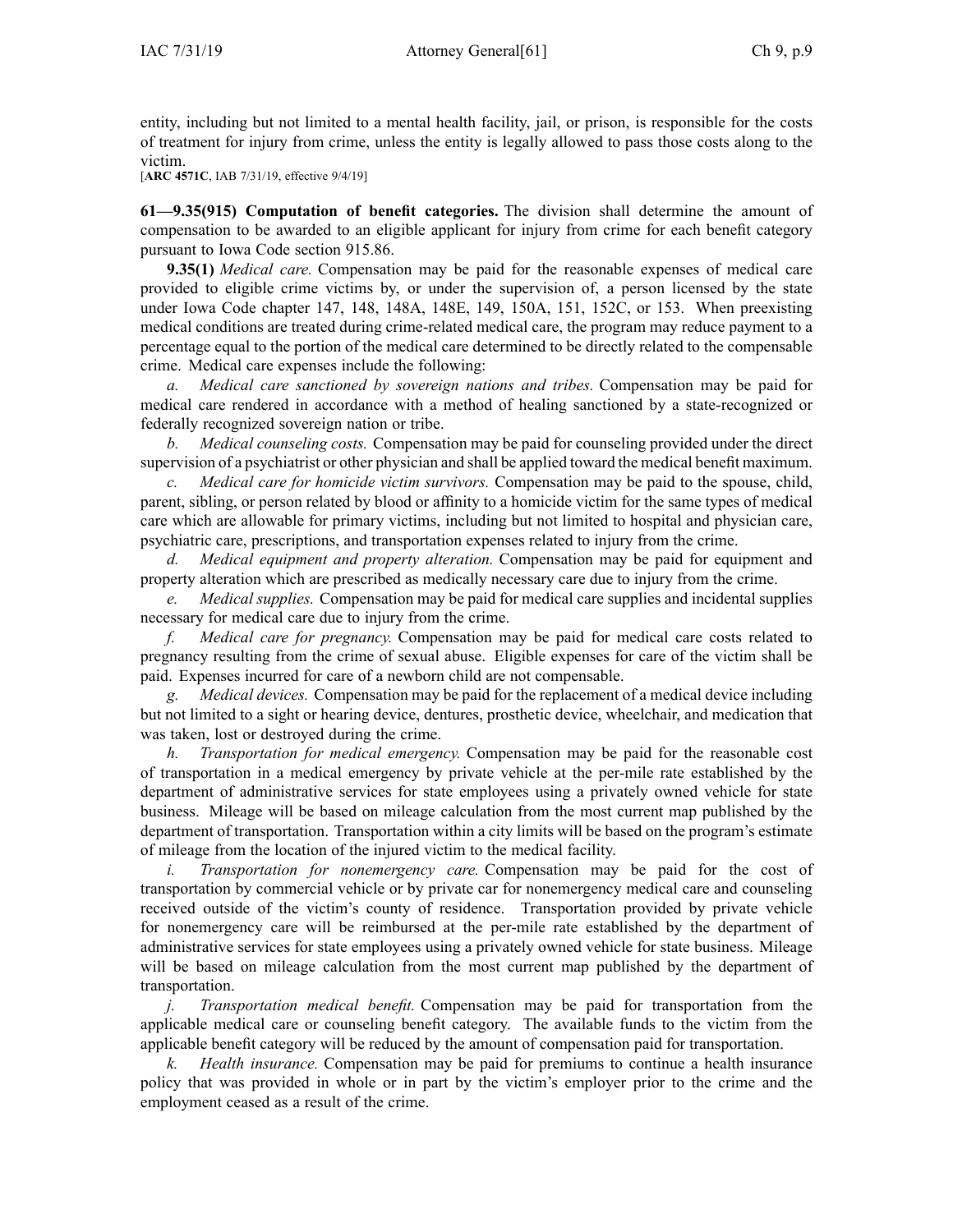**9.35(2)** *Medical care records.* When compensation for medical care is requested, the provider shall submit medical records that document the care provided and show that the medical care is for injury from crime.

**9.35(3)** *Mental health counseling.* Compensation may be paid for the reasonable costs of up to 12 mental health counseling sessions for eligible crime victims and survivors of <sup>a</sup> homicide victim with the provision of <sup>a</sup> treatment plan and certification as defined in paragraph [9.35\(4\)](https://www.legis.iowa.gov/docs/iac/rule/61.9.35.pdf)*"a."* Costs for those 12 sessions will be paid in full if the crime is noted in the treatment plan. If preexisting mental health issues are addressed during crime-related counseling sessions following the initial 12 visits, the program may reduce paymen<sup>t</sup> to <sup>a</sup> percentage equal to the portion of the counseling determined to be directly related to the compensable crime. The mental health counseling provider shall submit a vitae establishing the provider's educational qualifications for compensation. A provider who is required to be licensed under Iowa law must provide proof of licensure and good standing with the professional licensing board. Compensation shall be paid for mental health counseling provided by the following:

*a. Master's level counselor.* Compensation may be paid for mental health counseling provided by <sup>a</sup> person holding at least <sup>a</sup> master's degree in <sup>a</sup> mental health or counseling field including but not limited to social work, psychology, guidance and counseling, behavioral sciences, art therapy, marriage and family therapy, child life therapy, and advanced mental health registered nursing.

*b. Supervised mental health counselor.* Compensation may be paid for mental health counseling provided by <sup>a</sup> counselor who does not have <sup>a</sup> master's degree but is under the supervision of <sup>a</sup> counselor with <sup>a</sup> master's degree. The supervising mental health counselor must sign the session notes which must be submitted for review by the program.

*c. Intern mental health counselors.* Compensation may be paid for mental health counseling provided by an intern candidate for <sup>a</sup> master's degree when the counseling is provided within <sup>a</sup> course of professional education and the intern is supervised by <sup>a</sup> provider eligible for compensation.

*d. Out-of-state providers.* Compensation may be paid to mental health counselors outside Iowa who provide services to victims of crime eligible for the Iowa program if the mental health counselor meets the professional licensure criteria of the state in which the counselor works.

**9.35(4)** *Mental health counseling records.* When compensation for mental health counseling is requested, the provider shall complete verification forms related to the counseling as follows:

*a. Treatment plan and certification form.* Information submitted on the treatment plan and certification form shall include, but not be limited to, <sup>a</sup> summary of the initial evaluation, any preexisting mental health diagnoses currently being treated, current diagnoses, issues addressed, counseling goals, expected length of counseling services, and certification of the percentage of mental health counseling directly related to issues arising from the victimization.

*b. Treatment progress and certification form.* At six-month intervals for the duration of the crime-related mental health counseling, the provider shall submit <sup>a</sup> treatment progress and certification form. Information on the form shall include progress on previously stated goals of counseling, current goals, current diagnosis, expected length of additional counseling, and certification of the percentage of mental health counseling directly related to issues arising from the victimization.

*c. Session notes.* The program may require submission of session notes to determine if the mental health counseling is directly related to the crime when:

(1) The counseling expenses for <sup>a</sup> victim exceed \$3,000.

(2) The provider has not completed the treatment and certification plan with statement of the percentage of treatment directly related to the crime.

(3) The counseling begins, or is provided, more than one year after the crime.

(4) The treatment plan or progress summary indicates that the victim is receiving treatment for <sup>a</sup> diagnosis or issue not exacerbated by the crime.

**9.35(5)** *Counseling with the perpetrator.* Compensation for mental health counseling that includes the perpetrator of the crime may be payable when the perpetrator takes par<sup>t</sup> to take responsibility for the crime and apologize to the victim and the victim is allowed to confront the perpetrator regarding the effects of the crime; or at the reques<sup>t</sup> of the victim.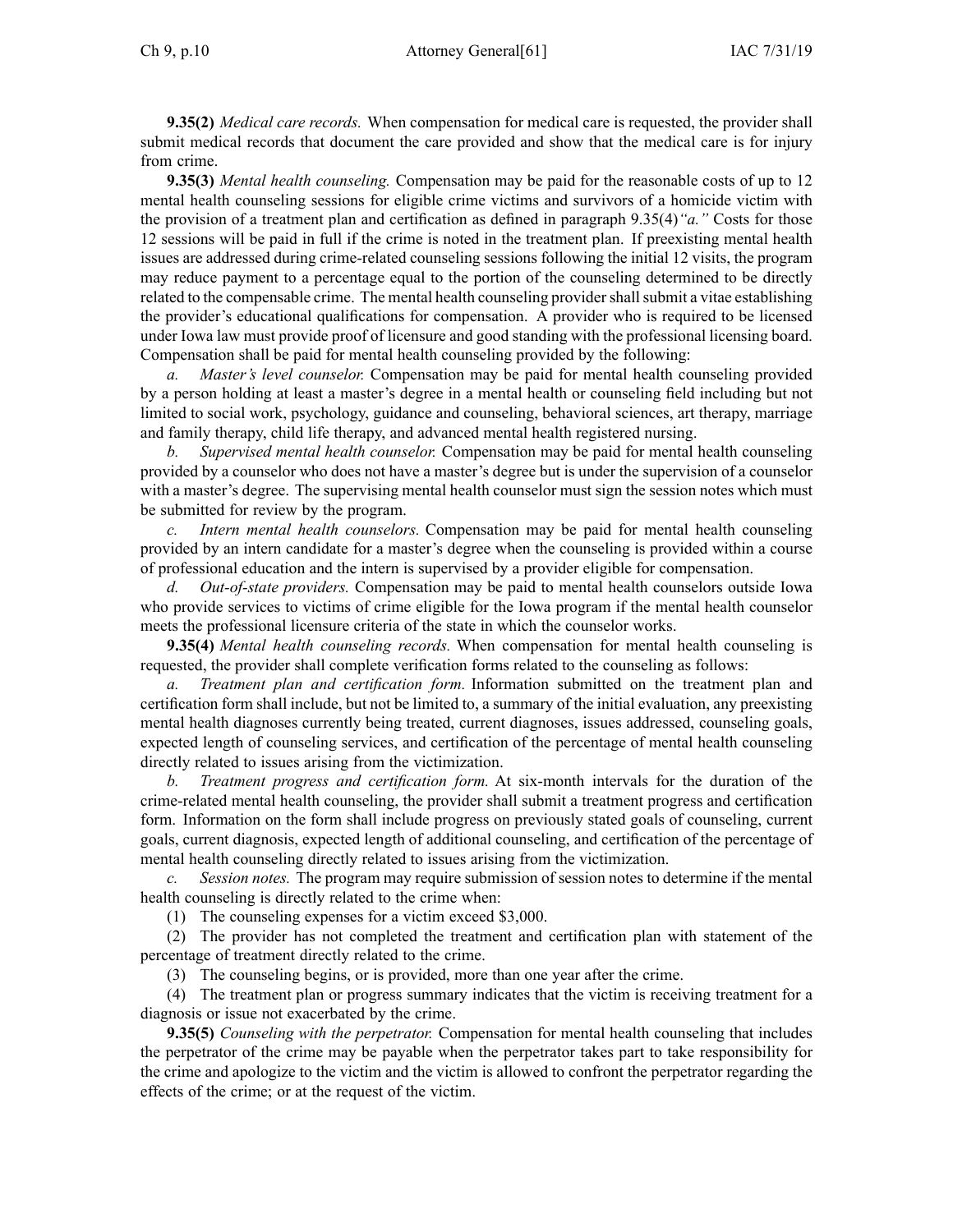**9.35(6)** *Family counseling.* Compensation for family mental health or victim service counseling may be paid only for sessions where the victim is presen<sup>t</sup> and the focus of the session is to assist the victim in recovery from <sup>a</sup> compensable crime.

**9.35(7)** *Lost wages orincome.* Compensation may be paid for reasonable lost wages or income when an eligible crime victim is unable to work as the result of physical or emotional injury from <sup>a</sup> crime, as <sup>a</sup> result of cooperation with the investigation or prosecution of the crime, or due to health and safety concerns related to maintaining employment. Lost wages or income are computed as the gross rate of pay multiplied by the number of scheduled hours of work missed, decreased by 25 percen<sup>t</sup> pursuan<sup>t</sup> to the definition of "lost wages or income" in rule [61—9.26](https://www.legis.iowa.gov/docs/iac/rule/9.61.26.pdf)(915). Lost wages or income due to the crime is determined as follows:

*a. Variable income.* Income that is variable shall be computed based on the average income earned during <sup>a</sup> minimum 28-day period within the three months preceding the crime. Estimated earnings not supported by pas<sup>t</sup> income statements shall not be accepted.

*b. Self-employment and small business income.* Self-employed persons or small business employees must provide federal or state income tax forms for the most recent year completed or verification of average income for <sup>a</sup> minimum of the pas<sup>t</sup> six months. Work estimates, labor contracts, and affidavits from individual employers may be used to establish wages.

*c. Vacation, sick, holiday, bereavement, and annual leave.* Lost wages or income paid shall not be reduced by vacation, sick, holiday, bereavement, or annual leave available or used by the victim due to the crime.

*d. Calculation when rate of pay cannot be established.* In the event employment can be verified but the rate of pay cannot be established through pay stubs, state or federal tax forms, or bank statements, compensation shall be calculated at the current state minimum wage rate on the basis of an eight-hour workday.

**9.35(8)** *Lost wages or income as the result of physical or emotional injury from <sup>a</sup> crime.* Compensation for lost wages or income incurred within the first two weeks following the crime shall be paid to an eligible crime victim without an authorized disability statement. Compensation for lost wages or income incurred within the first 30 days following the crime may be paid to an eligible survivor of <sup>a</sup> deceased victim without <sup>a</sup> disability statement. A victim seeking lost wages for <sup>a</sup> period of time longer than two weeks, or an eligible survivor seeking lost wages for longer than 30 days under Iowa Code section [915.86\(10\)](https://www.legis.iowa.gov/docs/ico/section/915.86.pdf), shall submit <sup>a</sup> disability statement from <sup>a</sup> licensed medical provider for <sup>a</sup> physical injury or an injury related to mental health, or from <sup>a</sup> licensed mental health provider as included in paragraphs [9.35\(3\)](https://www.legis.iowa.gov/docs/iac/rule/61.9.35.pdf)*"a"* through *"d"* for an injury related to mental health. Compensation shall be made for lost wages or income under the following circumstances:

*a. Lost income.* Compensation may be paid when the victim misses work due to physical or emotional injury from crime.

*b. Lost hire income.* Compensation may be paid when the victim has been hired by an employer but is unable to begin employment because of injury due to the crime, until released to work. Required documentation includes <sup>a</sup> signed affidavit by the employer.

*c. Employment ceases.* Compensation may be paid when the victim's employment ceases as <sup>a</sup> result of crime-related injuries, until released to seek work.

*d. Unemployment eligible.* Compensation may be paid for the difference between the victim's lost wages or income and the unemployment benefit when the victim isterminated from employment because of injury from crime and is found to be eligible for unemployment benefits.

*e. Unemployment ineligibility.* Compensation may be paid for the amount of the victim's unemployment benefit when the victim is rendered ineligible for unemployment benefits because of injury from the crime, until the victim is released to work.

*f. Workers' compensation benefit eligible.* Compensation may be paid for the difference between the victim's gross wage and the workers' compensation benefit when the victim is unable to work because of injury from crime and is found to be eligible for workers' compensation benefits.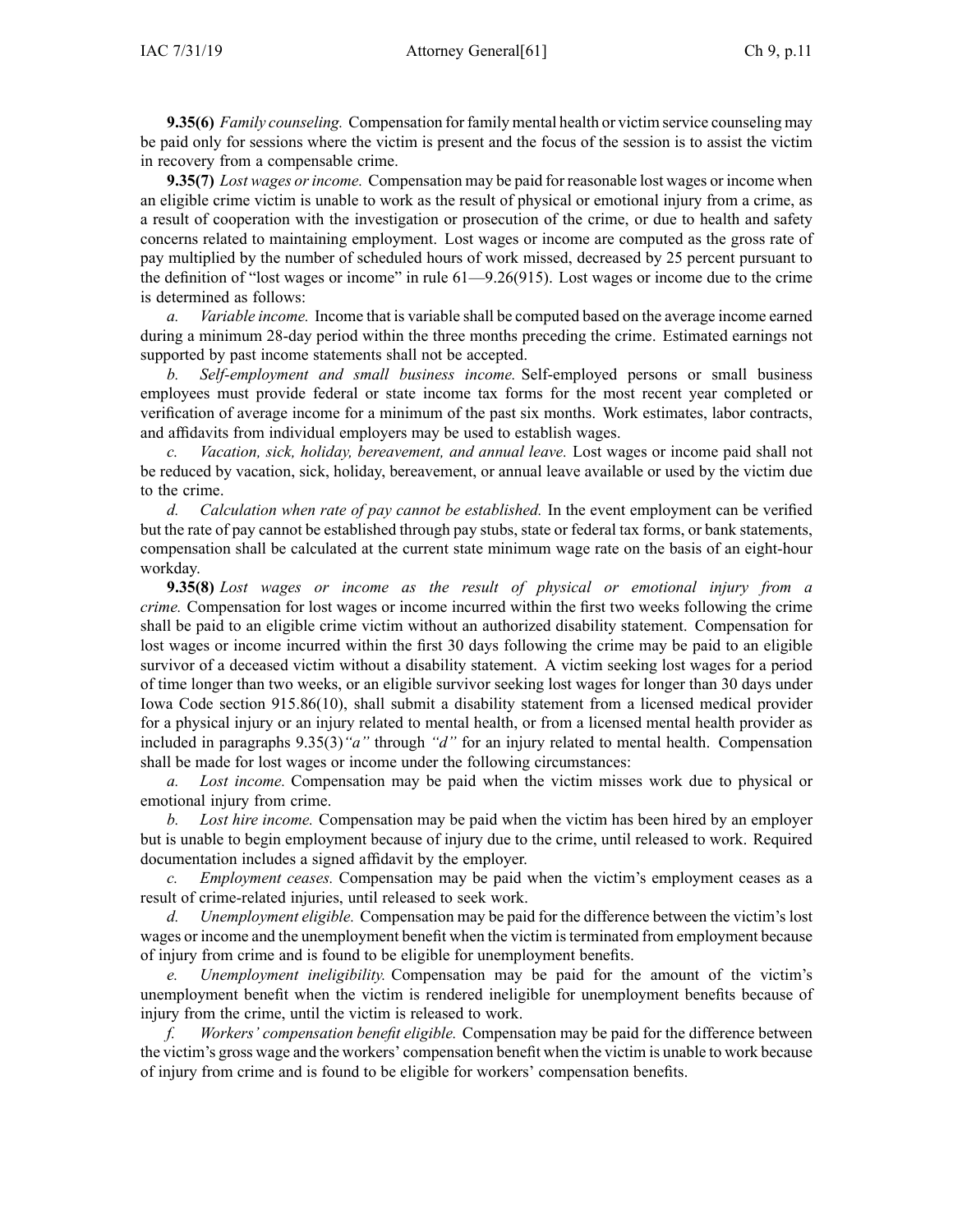*g. Medical and counseling appointments.* Compensation may be paid to <sup>a</sup> primary victim, the paren<sup>t</sup> or guardian of <sup>a</sup> minor aged primary victim, or the caretaker of <sup>a</sup> dependent adult primary victim for wages lost due to medical care or counseling appointments for the victim.

**9.35(9)** *Lost wages or income for cooperation in an investigation and prosecution.* Compensation may be paid for lost wages or income incurred by an eligible primary victim, survivor of <sup>a</sup> deceased victim as described in Iowa Code section [915.86\(8\)](https://www.legis.iowa.gov/docs/ico/section/915.86.pdf), paren<sup>t</sup> or guardian of <sup>a</sup> minor aged primary victim, or caretaker of <sup>a</sup> dependent primary victim while cooperating with the investigation and prosecution of the crime including, but not limited to, participation at identification sessions, arraignment, deposition, plea agreemen<sup>t</sup> meetings, trial, sentencing, parole and probation hearings, and sexually violent predator civil commitment proceedings.

**9.35(10)** *Lost wages or income due to health or safety concerns related to maintaining employment.* Compensation for lost wages or income shall be paid to an eligible crime victim for up to 30 days following an event that compromises the health or safety of the victim including, but not limited to, the approved crime, stalking, or harassment. Compensation for lost wages or income beyond 30 days may be extended at the discretion of the program administrator, the director, or the board.

**9.35(11)** *Residential crime scene cleanup.* Compensation may be paid for the reasonable costs of an eligible victim or applicant for cleaning <sup>a</sup> residential crime scene, which includes <sup>a</sup> home, or <sup>a</sup> private vehicle if the vehicle serves as the primary residence, in which the crime was committed. Cleaning <sup>a</sup> residential crime scene means to remove, or attempt to remove, from the crime scene blood, dirt, stains, or other debris caused by the crime or the processing of the crime scene. Compensation shall be paid for the reasonable out-of-pocket cost of cleaning supplies, equipment rental, labor, and the value of property which is essential to the victim and which is held by law enforcement for evidentiary purposes. Cleaning <sup>a</sup> residential crime scene does not include replacement or repair of property damaged in the crime.

**9.35(12)** *Loss of support.* Compensation for loss of suppor<sup>t</sup> may be paid for the dependents of an eligible homicide victim or of <sup>a</sup> victim disabled for <sup>a</sup> period of 60 days or more when the applicant documents that the dependent relied on the victim wholly or partially for physical care or financial support.

*a. Period of dependency.* Compensation may be paid for loss of suppor<sup>t</sup> for the remaining period of dependency, up to the limits established in Iowa Code section [915.86\(5\)](https://www.legis.iowa.gov/docs/ico/section/915.86.pdf), in an amount equal to the lost wages or income the victim was earning at the time of death or disability. The amount of compensation shall be subject to reduction by the amount of collateral sources designated as suppor<sup>t</sup> pursuan<sup>t</sup> to Iowa Code section [915.87\(1\)](https://www.legis.iowa.gov/docs/ico/section/915.87.pdf).

*b. Dependent care.* Compensation may be paid for loss of suppor<sup>t</sup> at the current hourly rate of the Iowa minimum wage for dependent care provided by <sup>a</sup> person other than the victim if the victim was providing physical care to the dependent at the time of the crime.

**9.35(13)** *Clothing and bedding.* Compensation may be paid for clothing and bedding held as evidence by law enforcement. Compensation shall not be made for <sup>a</sup> deceased victim's clothing which is held as evidence.

**9.35(14)** *Funeral, burial, and memorial expenses.* Compensation may be paid for reasonable expenses incurred for the funeral and burial or cremation for an eligible crime victim. The following expenses may be paid up to the maximum expense established in Iowa Code section [915.86\(6\)](https://www.legis.iowa.gov/docs/ico/section/915.86.pdf):

*a. Funeral service.* Compensation may be paid for expenses related to funeral and burial or cremation preparation and services.

*b. Burial plot and vessel.* Compensation may be paid for the cost of <sup>a</sup> burial plot, vault, casket, urn, or other permissible vessel.

*c. Burial effects.* Compensation may be paid for miscellaneous funeral and burial expenses including, but not limited to, flowers, burial clothing for the victim, transportation of the victim's body, and travel and lodging expenses for survivors of the deceased victim as described in Iowa Code section [915.80\(7\)](https://www.legis.iowa.gov/docs/ico/section/915.80.pdf) with priority for the surviving spouse, children, and parents of the victim. Documentation must be provided for all miscellaneous funeral and burial expenses.

*d. Memorial.* Reasonable memorial costs may be paid for commemorating the memory of <sup>a</sup> deceased victim, including but not limited to <sup>a</sup> structure or public or private event.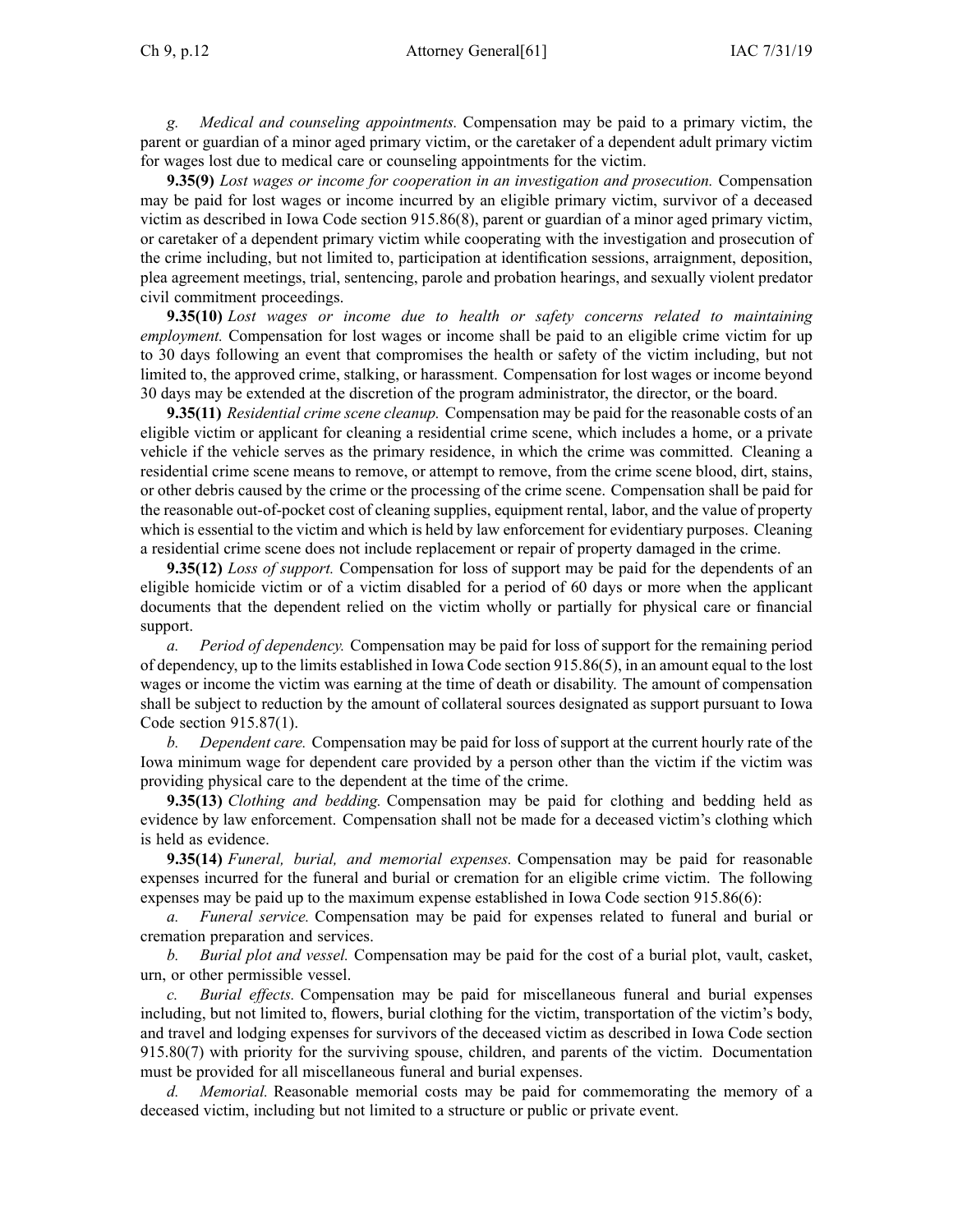**9.35(15)** *Dependent care.* Compensation may be paid for reasonable costs of dependent care incurred by <sup>a</sup> primary victim, the paren<sup>t</sup> or caretaker of <sup>a</sup> dependent primary victim, or the survivor of <sup>a</sup> deceased victim, to attend medical or counseling appointments or criminal justice proceedings. Dependent care expenses may be paid for the paren<sup>t</sup> or caretaker of <sup>a</sup> primary victim to attend the parent's or caretaker's own medical or mental health appointments.

Compensation may include, but is not limited to, expenses for care provided by <sup>a</sup> day care center, private residential childcare, relative who is not <sup>a</sup> tax dependent, before- or after- school program, custodial elder care, adult day care center, nanny, or au pair. Expenses may be paid up to the maximum benefit established in Iowa Code section [915.86\(13\)](https://www.legis.iowa.gov/docs/ico/section/915.86.pdf).

**9.35(16)** *Residential security.* Compensation may be paid for reasonable costs incurred by <sup>a</sup> victim, the victim's paren<sup>t</sup> or caretaker, or the survivor of <sup>a</sup> deceased victim to install new residential security items, or to replace inadequate or damaged residential security items, not to exceed the maximum expense established in Iowa Code section [915.86\(14\)](https://www.legis.iowa.gov/docs/ico/section/915.86.pdf).

Compensation may be paid for doors, locks, windows, security cameras, security systems or devices, or other reasonable expenses that provide for the safety of the victim or the security of the residence.

**9.35(17)** *Transportation and lodging expenses.* Compensation may be paid for reasonable transportation and lodging expenses incurred by the victim, secondary victim, paren<sup>t</sup> or guardian of the victim, or the survivor of <sup>a</sup> deceased victim for medical and counseling services, criminal justice proceedings, or funeral activities, not to exceed the benefit limit established in Iowa Code section [915.86\(15\)](https://www.legis.iowa.gov/docs/ico/section/915.86.pdf).

*a.* Privately owned vehicle. Use of <sup>a</sup> privately owned vehicle shall be paid at the per-mile rate established by the department of administrative services for state employees using <sup>a</sup> private vehicle for state business.

*b.* Commercial vehicle transportation shall be paid at the cost incurred by, or on behalf of, an eligible applicant.

[**ARC [4571C](https://www.legis.iowa.gov/docs/aco/arc/4571C.pdf)**, IAB 7/31/19, effective 9/4/19]

**61—9.36(915) Appeal of compensation decisions.** An applicant shall be informed in writing of the basis for the denial of eligibility or the amount of an award.

**9.36(1)** *Applicant appeal.* An applicant may appeal <sup>a</sup> compensation decision as follows:

*a. Appeal to director.* An applicant aggrieved by <sup>a</sup> denial decision or the amount of compensation awarded by the program may appeal to the director.

*b. Appeal to board.* An applicant may appeal the director's decision to the board.

*c. Appeal to district court.* An applicant who disagrees with the decision of the board has the right to appeal to the district court for judicial review within 30 days of receipt of the board's decision.

**9.36(2)** *Director appeal period.* An applicant shall submit to the director <sup>a</sup> written reques<sup>t</sup> for reconsideration within 30 days of the date the notice of the crime victim compensation program decision is mailed or otherwise issued by the division. Any reques<sup>t</sup> for reconsideration postmarked within the prescribed time period shall be considered timely filed by the division. Barring any unusual circumstances, within 30 days of the receipt of the reques<sup>t</sup> for reconsideration, the director shall issue <sup>a</sup> decision.

**9.36(3)** *Board appeal period.* An applicant may file with the board <sup>a</sup> reques<sup>t</sup> for consideration of the director's decision. This written reques<sup>t</sup> for consideration by the board shall be submitted within 30 days of the date the notice of the director's decision is mailed or otherwise issued by the director. Any reques<sup>t</sup> for review postmarked within the prescribed time period shall be considered timely filed by the division. Barring any unusual circumstances, within 90 days of the receipt of the request, the board, or <sup>a</sup> committee designated by the chair of not fewer than five members of the board, shall issue <sup>a</sup> decision.

**9.36(4)** *District court appeal period.* An applicant shall submit <sup>a</sup> petition for judicial review to the district court within 30 days of the receipt of the notice of the board's decision.

**61—9.37(17A) Waiver from rules.** This rule establishes <sup>a</sup> uniform process for granting waivers from rules adopted by the board governing the crime victim compensation program.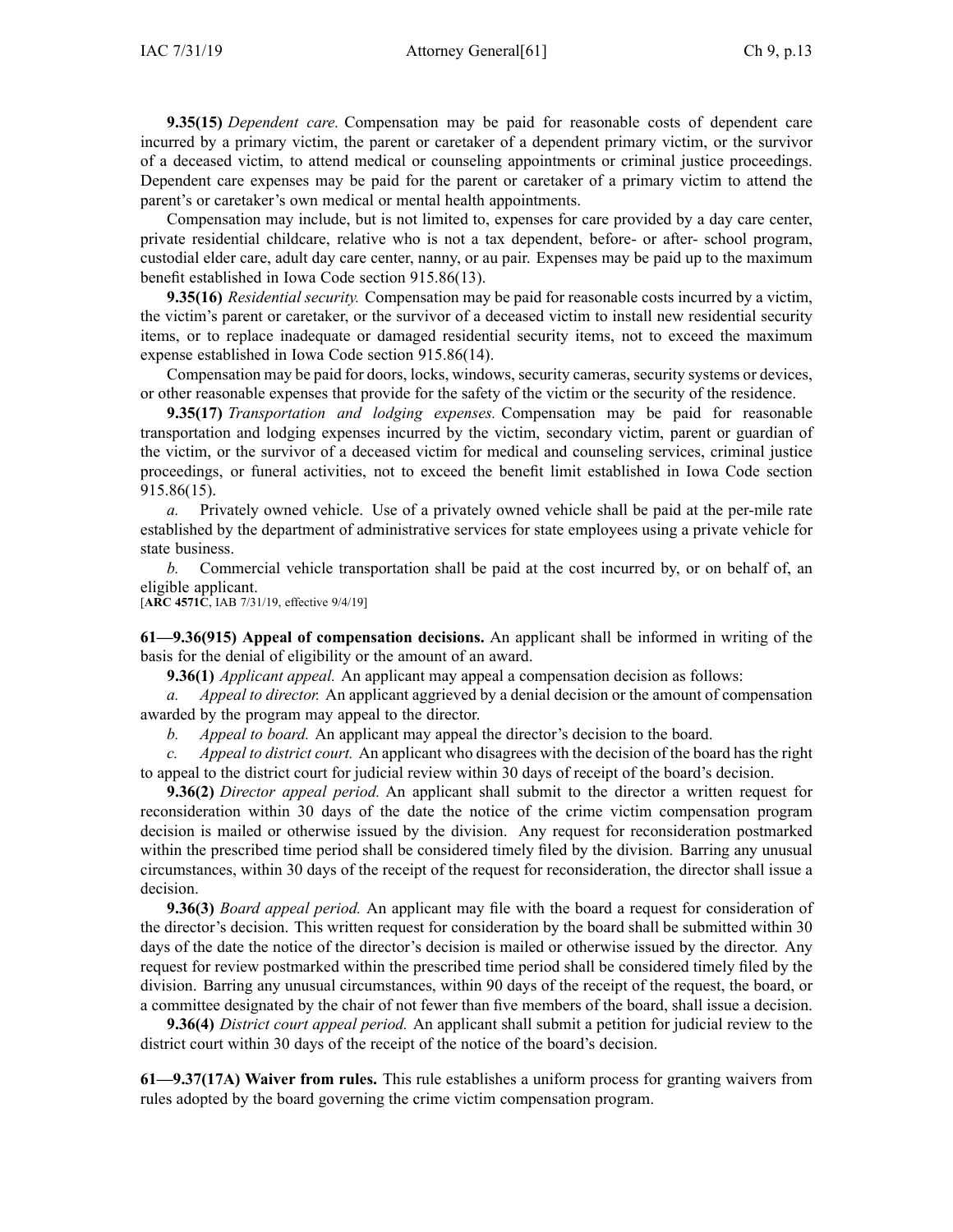**9.37(1)** *When waiveris appropriate.* The board may gran<sup>t</sup> <sup>a</sup> waiver from <sup>a</sup> rule the board has adopted if the board has rule-making authority to promulgate the rule, and no statute or rule otherwise controls the granting of <sup>a</sup> waiver from the rule. No waiver may be granted from <sup>a</sup> rule that defines <sup>a</sup> term. No waiver may be granted from <sup>a</sup> requirement that is imposed by statute. Any waiver must be consistent with statute.

**9.37(2)** *Criteria for discretionary waivers.* The board may gran<sup>t</sup> <sup>a</sup> waiver from <sup>a</sup> rule, in whole or in part, in response to <sup>a</sup> reques<sup>t</sup> from an applicant or on the board's own motion, as applied to <sup>a</sup> specific claim, if the board finds that:

*a.* The application of the rule to the claim at issue would result in hardship or injustice to the person seeking compensation; and

*b.* The waiver would be consistent with the public interest or the public interest will be protected by other means substantially equivalent to full compliance with the rule; and

*c.* The waiver in the specific case would not prejudice the substantial legal rights of any person.

**9.37(3)** *Board discretion.* The decision about whether the circumstances justify the granting of <sup>a</sup> waiver shall be made at the sole discretion of the board, upon consideration of all relevant factors.

**9.37(4)** *Criteria for mandatory waivers.* In response to an applicant's request, the board shall gran<sup>t</sup> <sup>a</sup> waiver from <sup>a</sup> rule, in whole or in part, as applied to the particular circumstances, if the board finds that the application of the rule in that specific case would not, to any extent, advance or serve any of the purposes of the rule.

**9.37(5)** *Administrative deadlines.* When the rule from which <sup>a</sup> waiver is sought establishes deadlines, the board shall balance the specific individual circumstances of the applicant with the overall goal of uniform treatment of all applicants.

**9.37(6)** *Conditions.* The board may condition the granting of <sup>a</sup> waiver on reasonable conditions to achieve the objectives of the particular rule in question through alternative means.

**9.37(7)** *Public availability of waiver decisions.* A board decision granting or denying <sup>a</sup> waiver shall be included in the board minutes with reference to the following:

*a.* The particular case and the rule or portion thereof to which the decision pertains;

- *b.* The relevant facts and reasons upon which the action is based; and
- *c.* The scope and operative period of the waiver if one is issued.

Subject to the provisions of Iowa Code section [17A.3\(1\)](https://www.legis.iowa.gov/docs/ico/section/17A.3.pdf)*"e,"* the department shall maintain <sup>a</sup> record of all orders granting and denying waivers under this chapter. All waiver decisions shall be indexed and available to members of the public at the crime victim assistance division office.

**9.37(8)** *Voiding or cancellation.* A waiver is void if the material facts upon which the reques<sup>t</sup> is based are not true or if material facts have been withheld. The board may at any time cancel <sup>a</sup> waiver upon notice to the victim by regular mail and an opportunity to be heard, if:

*a.* The facts as stated in the reques<sup>t</sup> are not true or material facts have been withheld, or

*b.* The applicant has failed to comply with the conditions of the waiver.

**9.37(9)** *Effectiveness of waiver.* After the board issues <sup>a</sup> waiver, <sup>a</sup> person seeking compensation may rely on the terms of that waiver for the purposes of the particular case for which it was issued. A waiver shall only be effective in the case for which it is issued.

**9.37(10)** *Appeals from waiver decisions.* Any reques<sup>t</sup> for an appeal from <sup>a</sup> decision granting or denying <sup>a</sup> waiver shall be in accordance with the procedures provided in Iowa Code chapter [17A](https://www.legis.iowa.gov/docs/ico/chapter/17A.pdf) and the board's rules. An appeal shall be taken within 30 days of the issuance of the waiver decision unless <sup>a</sup> contrary time is provided by rule or statute.

These rules are intended to implement Iowa Code sections 915.80 [through](https://www.legis.iowa.gov/docs/ico/section/915.80-94.pdf) 915.94.

**61—9.38** to **9.49** Reserved.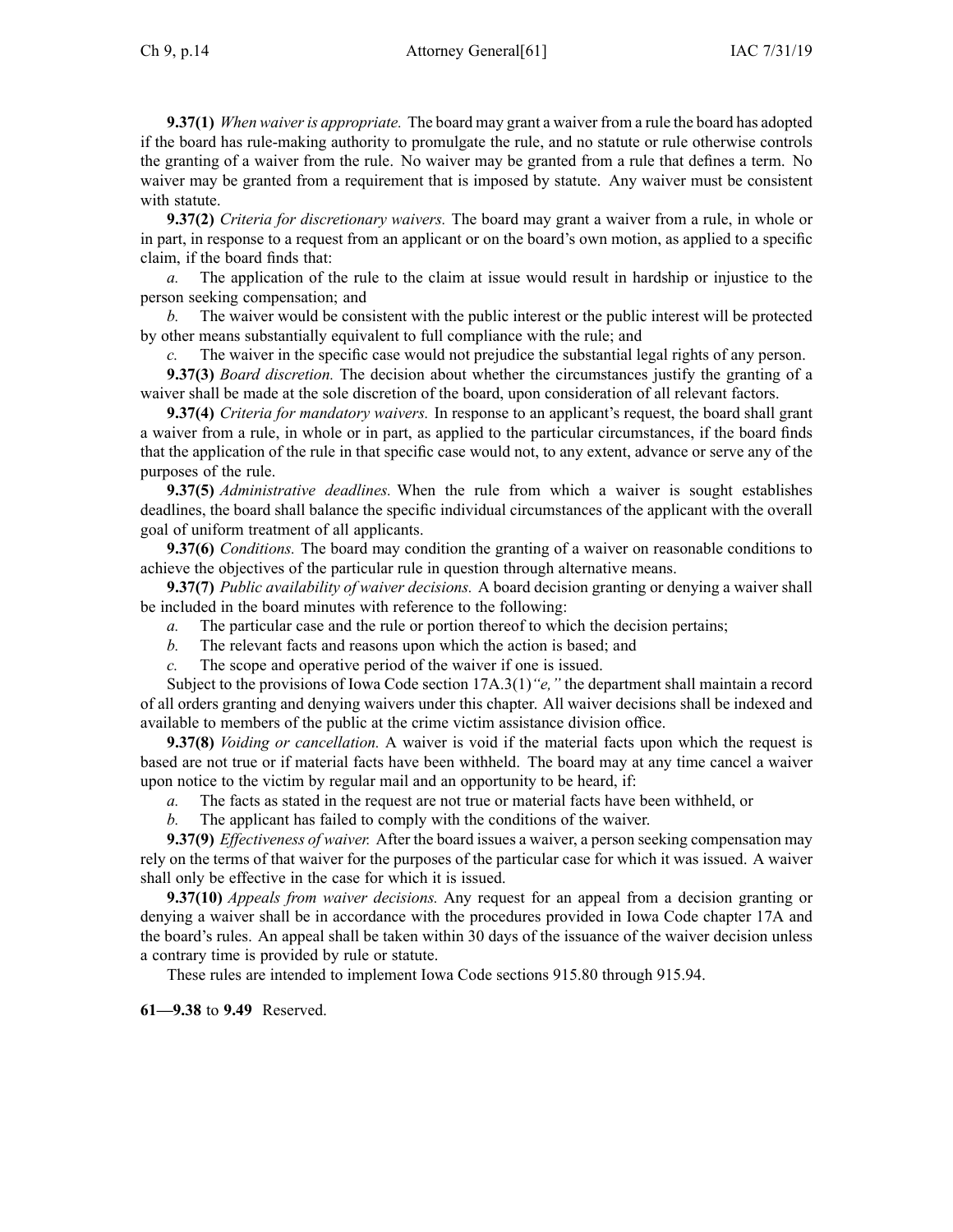#### DIVISION III VICTIM SERVICES GRANT PROGRAM

**61—9.50(13) Administration of the victim services gran<sup>t</sup> program.** The victim services gran<sup>t</sup> program of the Iowa department of justice shall administer the victim services grants as provided in Iowa Code chapters [13](https://www.legis.iowa.gov/docs/ico/chapter/13.pdf) and [236](https://www.legis.iowa.gov/docs/ico/chapter/236.pdf). All questions, comments, requests for information, or applications for gran<sup>t</sup> funds shall be directed to the victim services gran<sup>t</sup> program. Requests should be addressed to: Crime Victim Assistance Division, Iowa Department of Justice, 321 East 12th Street, Lucas State Office Building, Ground Floor, Des Moines, Iowa 50319, telephone (515)281-5044.

**61—9.51(13) Definitions.** As used in this chapter:

*"Applicant"* means <sup>a</sup> public or private nonprofit program that provides direct services to crime victims or training and technical assistance to crime victim service providers and that makes <sup>a</sup> reques<sup>t</sup> for funds from the victim services gran<sup>t</sup> program.

*"Application"* means <sup>a</sup> reques<sup>t</sup> which complies with federal and state requirements for funds from the following funding streams:

- 1. The federal Victims of Crime Act.
- 2. The state domestic and sexual abuse program funds provided for in Iowa Code chapter [236](https://www.legis.iowa.gov/docs/ico/chapter/236.pdf).
- 3. The federal Family Violence Prevention and Services Act.
- 4. The federal Violence Against Women Act.
- 5. Other grants or funds available by law for crime victim assistance.

*"Board"* means the crime victim assistance board.

*"Competitive grant"* means <sup>a</sup> gran<sup>t</sup> for which the division solicits <sup>a</sup> reques<sup>t</sup> for proposals(RFP) from eligible applicants, reviews the applications for eligibility and completeness, and then convenes <sup>a</sup> gran<sup>t</sup> review committee to recommend gran<sup>t</sup> awards to the crime victim assistance board.

*"Crime victim center"* means <sup>a</sup> crime victim center as defined in Iowa Code section [915.20A\(1\)](https://www.legis.iowa.gov/docs/ico/section/915.20A.pdf).

*"Department"* means the Iowa department of justice.

*"Director"* means director of the crime victim assistance division of the Iowa department of justice.

*"Division"* means the crime victim assistance division of the Iowa department of justice.

*"Focus grant"* means <sup>a</sup> one-time gran<sup>t</sup> for specific activities, including but not limited to training, travel, or materials, awarded at the discretion of the division directly to <sup>a</sup> program that has received <sup>a</sup> competitive gran<sup>t</sup> in the fiscal year.

*"Funding stream"* means <sup>a</sup> distinct source of federal or state funding available for grants.

*"Grant"* means <sup>a</sup> competitive or focus gran<sup>t</sup> award to <sup>a</sup> local or statewide governmen<sup>t</sup> or private nonprofit agency.

*"Grantee"* means <sup>a</sup> local or statewide governmen<sup>t</sup> or private nonprofit agency that is awarded or receives funds from the crime victim assistance division.

*"Grant review committee"* means <sup>a</sup> division committee designated to review gran<sup>t</sup> applications.

*"Justice support"* means duties performed in the justice system related to investigation, prosecution, or disposition of <sup>a</sup> criminal case that assist or inform <sup>a</sup> victim of crime.

*"Program"* means the victim services gran<sup>t</sup> program of the Iowa department of justice.

*"RFP"* means reques<sup>t</sup> for proposals.

*"Victim"* means <sup>a</sup> crime victim as defined in Iowa Code section [915.80](https://www.legis.iowa.gov/docs/ico/section/915.80.pdf).

**61—9.52(13) Program description.** Any eligible local or statewide governmen<sup>t</sup> or private nonprofit agency or <sup>a</sup> combination thereof may apply for and receive <sup>a</sup> gran<sup>t</sup> through the program. The program shall operate as <sup>a</sup> competitive and focus grants program and be administered by the department. A contractual agreemen<sup>t</sup> specifying the terms of the gran<sup>t</sup> award shall be executed between the department and the approved applicant.

**61—9.53(13) Availability of grants.** In any year in which federal or state funds are available, the division shall administer grants with eligible applicants. The amount of the funds awarded shall be contingent upon the funds available. The director shall announce the opening of an application period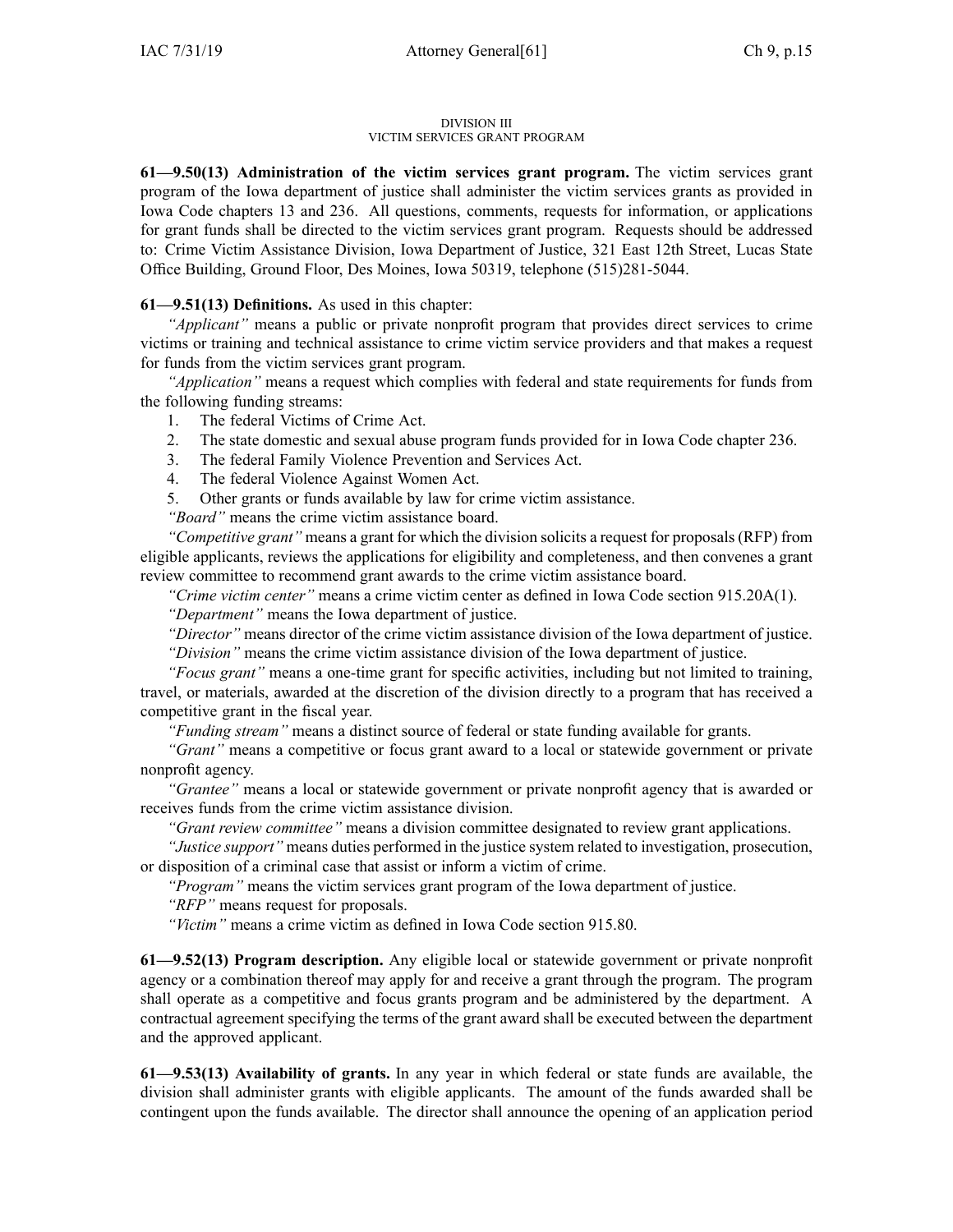through public notice including but not limited to notice to current grantees and other eligible agencies identified by the program. Applications must be received by the designated due date.

**9.53(1)** Competitive grants will be awarded based on the availability of funds, history and demonstration of quality of services provided, compliance with the requirements of the division, number of victims served or cases investigated and prosecuted, population served, and geographical distribution of funds in the state. A preference shall be given to continued funding of successful grantees.

**9.53(2)** Focus grants will be awarded at the discretion of the director and of the deputy attorney general who oversees the division. Funds utilized for focus grants must comply with all applicable state and federal rules and regulations. The total of focus grants from one funding source may not exceed 3 percen<sup>t</sup> of the funds available from the funding source in one state fiscal year.

**61—9.54(13) Application requirements.** Applicants shall submit applications to: Crime Victim Assistance Division, Iowa Department of Justice, 321 East 12th Street, Lucas State Office Building, Ground Floor, Des Moines, Iowa 50319. Applications shall be in the form prescribed by the division and shall be available upon reques<sup>t</sup> to all interested parties.

**9.54(1)** To be included in the review process and considered for funding, an application shall be received in the offices of the division by 4:30 p.m. on the due date. Applications may be delivered to the division during regular business hours anytime prior to the deadline. An extension of the filing deadline may be requested of the director or gran<sup>t</sup> administrator prior to the deadline and may be granted for good cause. The determination of <sup>a</sup> good cause extension by the division director shall be final.

**9.54(2)** An applicant shall have on file with the division current copies of the applicant's table of organization and articles of incorporation as required.

**9.54(3)** An applicant shall have on file with the division evidence of any insurance coverage the applicant carries for liability or property.

**9.54(4)** The division may allow combined applications from two or more agencies if <sup>a</sup> combined application will encourage cooperation between those agencies on behalf of crime victims. Each agency receiving funds under <sup>a</sup> combined application shall sign <sup>a</sup> gran<sup>t</sup> contract for the use of awarded funds.

**61—9.55(13) Contents of application.** Each application shall contain the following information:

**9.55(1)** A paragraph describing the agencies or units of governmen<sup>t</sup> requesting the funds.

**9.55(2)** A description of services for which funding is being requested. The description shall include, but not be limited to, the following:

- *a.* The geographical area to be served.
- *b.* The crime victim population to be served.
- *c.* Victim eligibility requirements for the applicant's services.
- *d.* A description of substantial financial suppor<sup>t</sup> from other sources.
- *e.* The intended use of volunteers, if any.
- *f.* The stated goals and objectives of the program.

*g.* A description of the proposed victim service, training, or technical assistance to be implemented during the funding year.

*h.* The amount of gran<sup>t</sup> funds requested.

The amount of cash or in-kind resources or combination thereof which is committed where required by the division.

*j.* A description of how the proposed victim service, training, or technical assistance will provide or improve services to victims of crime.

- *k.* Proof of coordination with appropriate agencies at the local level.
- *l.* A total program budget for all services provided by the applicant's crime victim program.
- *m.* A proposed budget for the requested gran<sup>t</sup> funds.

*n.* A list of other anticipated sources of income, including written commitments, if possible, and plans for continued funding of the grant-funded activities.

- *o.* Other information identified in the RFP.
- *p.* Signed certified assurances as required by statute or regulation.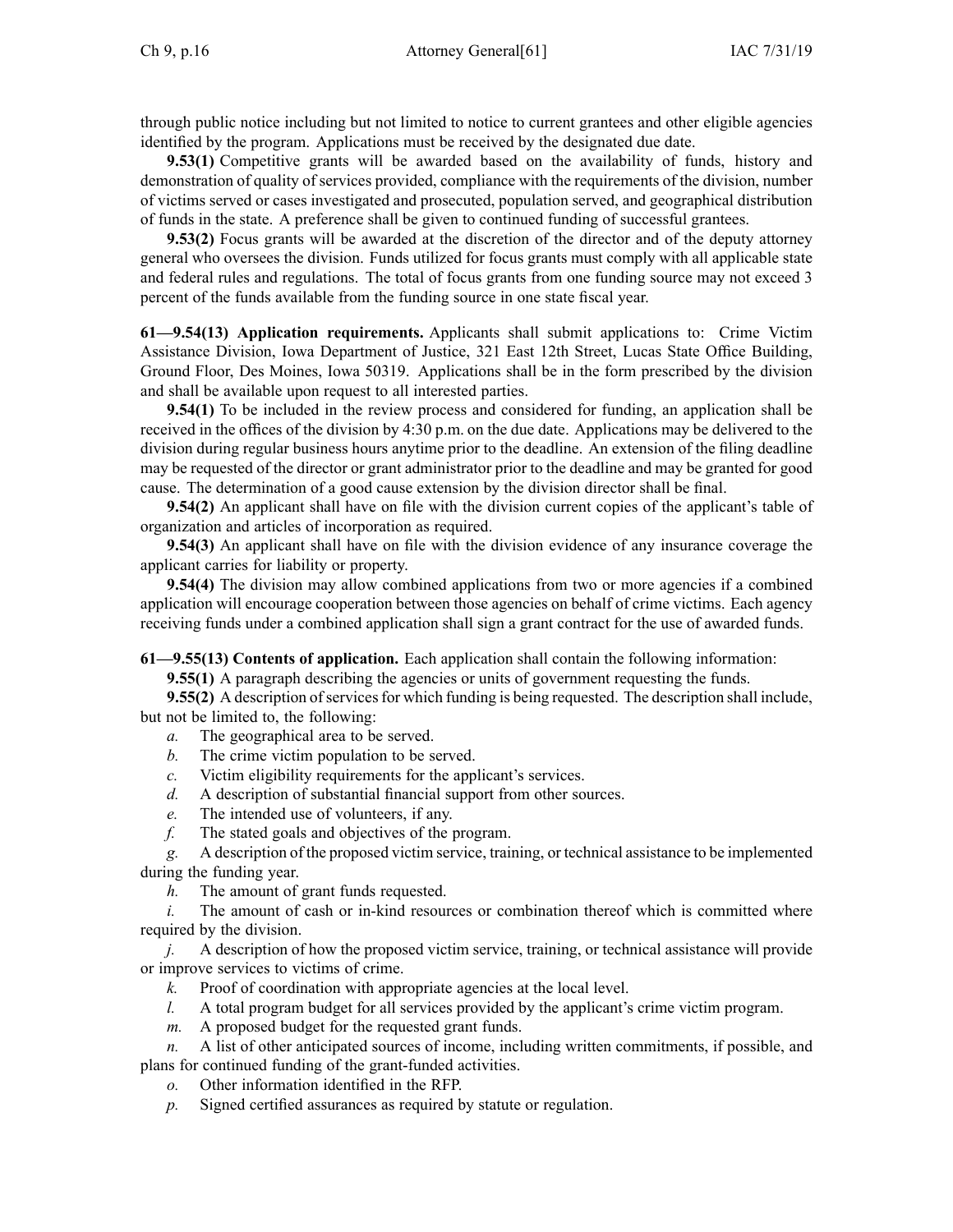**61—9.56(13) Eligibility requirements.** Funds must be used only to provide victim services, or justice suppor<sup>t</sup> to victims of crime, and training or technical assistance to victim service providers and allied professionals. Program grants shall not be used to supplant other available or mandated funds. An applicant must meet the following requirements:

**9.56(1)** The applicant shall be <sup>a</sup> public agency or private nonprofit organization, or combination thereof, that provides services to crime victims or training and technical assistance to victim service providers and allied professionals.

**9.56(2)** The applicant shall provide services to victims of crime through crime victim centers, law enforcement officers, prosecutors, and other allied professionals. Services provided to victims by crime victim centersshall include but are not limited to crisisintervention, law enforcement and court advocacy, group and individual follow-up counseling, transportation, and information and referral.

**9.56(3)** An applicant providing services to victims of domestic abuse must also provide or arrange safe shelter for victims and their children when needed at no cost to the victims. To ensure staff training and best practice standards, preference will be given to domestic abuse programs certified by the Iowa Coalition Against Domestic Violence.

**9.56(4)** An applicant providing services to victims of sexual abuse must also provide suppor<sup>t</sup> to victims at the time of an evidentiary sexual abuse examination. To ensure staff training and best practice standards, preference will be given to sexual abuse programs certified by the Iowa Coalition Against Sexual Assault.

**9.56(5)** The applicant shall promote within the community <sup>a</sup> coordinated public and private effort to assist victims.

**9.56(6)** The applicant shall be an equal-opportunity employer and provide services on an equal-opportunity basis.

**9.56(7)** The applicant shall comply with applicable federal and state statutes and rules, all requirements specified in the gran<sup>t</sup> between the department and any outside funding source, and all requirements in the RFP or any other contractual document.

**9.56(8)** The applicant shall assist victims in seeking state compensation benefits.

**9.56(9)** The applicant shall have <sup>a</sup> grievance procedure established for victims, employees and volunteers.

**9.56(10)** The applicant shall ensure that all employees and volunteers of crime victim centers that provide direct services to victims are trained as victim counselors as defined in Iowa Code section [915.20A](https://www.legis.iowa.gov/docs/ico/section/915.20A.pdf).

**9.56(11)** The applicant shall provide services within the geographical service area without regard to <sup>a</sup> victim's ability to pay.

**9.56(12)** An existing program must document results of prior programming that demonstrate that the needs of victims have been met effectively and that the applicant has financial suppor<sup>t</sup> from other sources.

**61—9.57(13) Selection process.** The division shall conduct <sup>a</sup> preliminary review of each application to ensure that the applicant is eligible, the application is complete, and the proposed victim service, training or technical assistance is consistent with the division's mission of providing quality assistance to crime victims and crime victim programs throughout the state.

**9.57(1)** In selection of competitive grantees, the division may utilize generally accepted methods of gran<sup>t</sup> review including but not limited to checklists, quality scales, written comments by gran<sup>t</sup> review committee members, and formulas based on pas<sup>t</sup> funding, population, clients served and available funds.

**9.57(2)** In selection of competitive grantees, the division shall establish <sup>a</sup> gran<sup>t</sup> review committee. The committee shall submit recommendations for gran<sup>t</sup> awards to the director. The director shall submit to the board the recommendations of the gran<sup>t</sup> review committee and any alternative recommendations by the program staff.

*a.* The committee shall be comprised of representatives from the crime victim assistance board and experts in the fields of victim services, gran<sup>t</sup> administration and management, and criminal justice.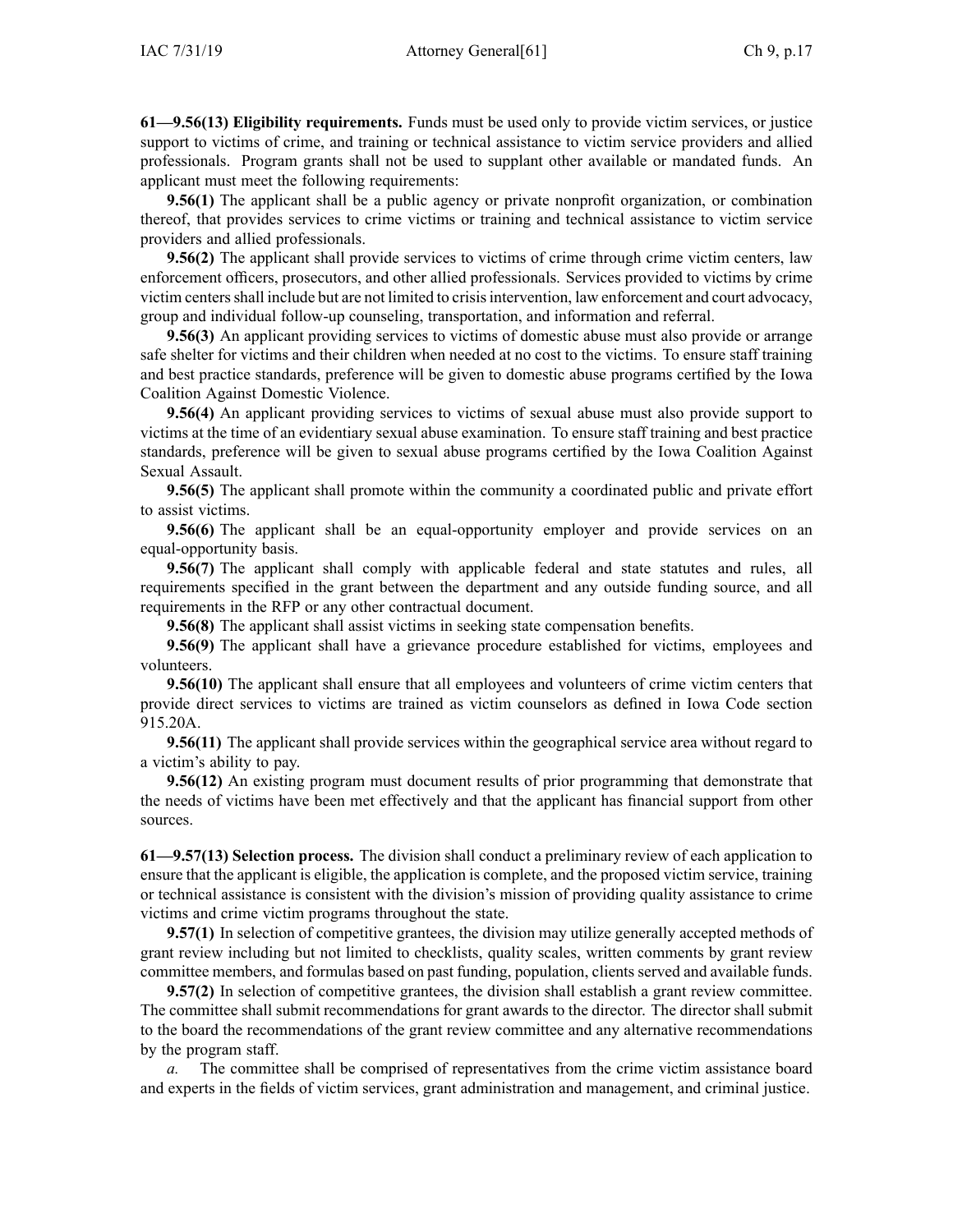*b.* The division shall provide the committee with information related to the applicant's performance with previous grants, the quality and quantity of services provided, and community suppor<sup>t</sup> for the applicant.

*c.* The committee shall review the content of the gran<sup>t</sup> applications and information provided by the division and members of the committee regarding the applicant and the geographical area to be served.

**9.57(3)** The board shall consider the recommendations of the gran<sup>t</sup> review committee and the director to determine final competitive gran<sup>t</sup> awards to the extent that funds are available and to the extent to which applications meet the RFP criteria. The board may reject any or all applications.

**9.57(4)** In selection of grantees for <sup>a</sup> focus grant, <sup>a</sup> written proposal shall be solicited from current grantees. Interested grantees shall submit <sup>a</sup> proposal to the director outlining the purpose, cost, and outcome of the proposed grant. The director shall submit <sup>a</sup> recommendation to the deputy attorney general for criminal justice who shall make <sup>a</sup> final decision based on the availability of funds and the merits of the proposal.

**61—9.58(13) Notification of applicants.** An applicant shall be notified within 90 days after the application due date whether the application has been denied or approved by the board and the amount of funds approved for the application.

## **61—9.59(13) Request for reconsideration.**

**9.59(1)** An applicant may file with the board <sup>a</sup> reques<sup>t</sup> for reconsideration of the denial or of the amount of an award. The reques<sup>t</sup> for reconsideration must be submitted within ten working days of the date the notice of decision is mailed or otherwise issued by the director to the grantee. The reques<sup>t</sup> must state grounds for reconsideration. The board or <sup>a</sup> committee designated by the board chairperson shall review the reques<sup>t</sup> in <sup>a</sup> timely manner. A decision of the board or designated committee shall constitute final agency action.

**9.59(2)** At the time <sup>a</sup> reques<sup>t</sup> for reconsideration is received by the director, notice that <sup>a</sup> reques<sup>t</sup> for reconsideration has been filed shall be sent to all approved applicants whose funds may be affected by the request.

**9.59(3)** Fundsshall not be disbursed pending <sup>a</sup> reques<sup>t</sup> for reconsideration to the extent that the funds are affected by the outcome of the request. Every applicant that would be adversely affected shall be notified if <sup>a</sup> reques<sup>t</sup> for reconsideration is approved, and gran<sup>t</sup> awards shall be reduced as necessary.

## **61—9.60(13) Contract agreement.**

**9.60(1)** A contract shall be negotiated by the department and the applicant.

**9.60(2)** Prior to entering into <sup>a</sup> contract, the department or the board may require modification of the proposed program, submission of further information or documents, or other stipulation of the applicant. The required modification, information, document, or stipulation shall be specified in the notification of gran<sup>t</sup> award.

**9.60(3)** The applicant or the department may reques<sup>t</sup> <sup>a</sup> modification of the program budget to reflect the amount, expenses and activities allowed by the gran<sup>t</sup> award. Both parties must agree to any modification of the grantee program budget.

**9.60(4)** In the event of <sup>a</sup> state, federal, or other audit, the grantee shall be responsible for the audit and liable for paymen<sup>t</sup> of any funds required to conduct the audit, to compensate for any gran<sup>t</sup> disallowance, or to repay any funds received or spen<sup>t</sup> contrary to the contract, these rules, or applicable law.

**9.60(5)** Funds shall be spent to meet the program proposals as provided in the contract. Expenditures shall be reimbursed pursuan<sup>t</sup> to regular reimbursement procedures of the state of Iowa.

**9.60(6)** The grantee shall sign the certified assurances for the grant program at the time of application and at any time requested by the division.

**9.60(7)** Nothing in these rules shall be construed as limiting the remedies available to the state or the program for improper use of gran<sup>t</sup> funds or other breach of the grantee's duties under the contract and applicable law.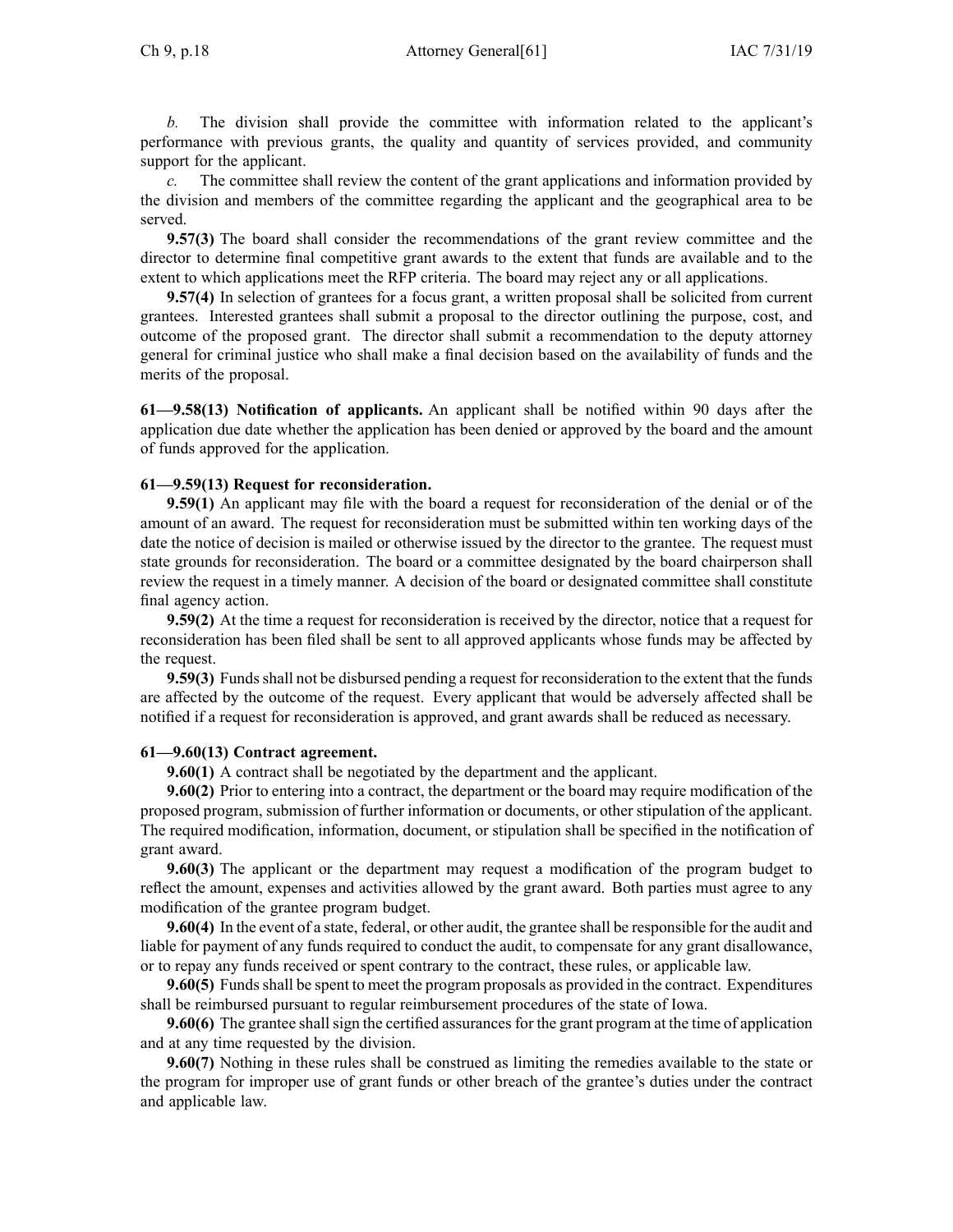**61—9.61(13) Performance reports.** Performance reports shall be submitted to the division from all grantees. Failure to submit reports by the due date shall result in suspension of financial payments to the grantee by the program until such time as the repor<sup>t</sup> is received. Delinquent or inadequate reports from prior grants may detrimentally influence the award of grants for the following year.

**61—9.62(13) Termination.** Contracts may be terminated for the following reasons:

**9.62(1)** *Termination by grantee.* The grantee may terminate the contract at any time during the contract period by providing notice to the division.

**9.62(2)** *Termination by department.* The department may terminate <sup>a</sup> contract upon <sup>a</sup> ten-day notice when the grantee or any of its subcontractors fail to comply with the gran<sup>t</sup> award stipulations, standards or conditions. The department may terminate <sup>a</sup> contract when there is <sup>a</sup> reduction of funds by executive order or otherwise.

**9.62(3)** *Termination for cause.* If the grantee fails to fulfill its obligations under the agreemen<sup>t</sup> properly or on time, or otherwise violates any provision of the agreement, the board may terminate the agreemen<sup>t</sup> by written notice to the grantee. The notice shall specify the acts or omissions relied on as cause for termination. All finished or unfinished products and services provided by the grantee shall, at the option of the department, become state property. The department shall pay the grantee fair and equitable compensation for satisfactory performance prior to receipt of notice of termination minus any funds owing to the department, e.g., damages for breach, improperly spen<sup>t</sup> funds.

**61—9.63(13) Financial statement supplied.** Within 45 days of the termination, the grantee shall supply the department with <sup>a</sup> financial statement detailing all costs incurred up to the effective date of the termination.

**61—9.64(13) Indemnification.** The grantee shall defend, indemnify, and hold harmless the state of Iowa, its officers, agents and employees and any of the state's federal funding sources for:

1. Grantee's performance or nonperformance of <sup>a</sup> contract entered into or violation of these rules.

2. Grantee's activities with subcontractors and all other third parties, or any other act or omission by <sup>a</sup> grantee, its agents, officers, and employees.

**61—9.65(13) Records.** Granteesshall keep statistical records ofservices provided and any other records as required by the division. The division shall have immediate access during working hours to records pertaining to the contract. No notice need be provided the grantee prior to inspection of the records.

These rules are intended to implement Iowa Code section [13.31](https://www.legis.iowa.gov/docs/ico/section/13.31.pdf).

**61—9.66** to **9.79** Reserved.

DIVISION IV SEXUAL ABUSE EXAMINATION PAYMENT [Prior to 8/8/90, see Public Health Department 641—Chapter 8]

**61—9.80(915) Administration of sexual abuse examination payment.** The crime victim assistance program of the department of justice shall administer the sexual abuse examination program as provided in Iowa Code section [915.41](https://www.legis.iowa.gov/docs/ico/section/915.41.pdf). That section states in part:

"The cost of <sup>a</sup> medical examination for the purpose of gathering evidence and the cost of treatment for the purpose of preventing sexually transmitted disease shall be borne by the department of justice."

Requests for paymen<sup>t</sup> should be addressed to: Sexual Abuse Examination Payments, Crime Victim Assistance Division, Lucas State Office Building, Ground Floor, 321 East 12th Street, Des Moines, Iowa 50319; telephone (515)281-5044 or 1-800-373-5044.

## **61—9.81(915) Definitions.**

*"Administration"* means administrator of the crime victim assistance program established in the department of justice.

*"Board"* means crime victim assistance board.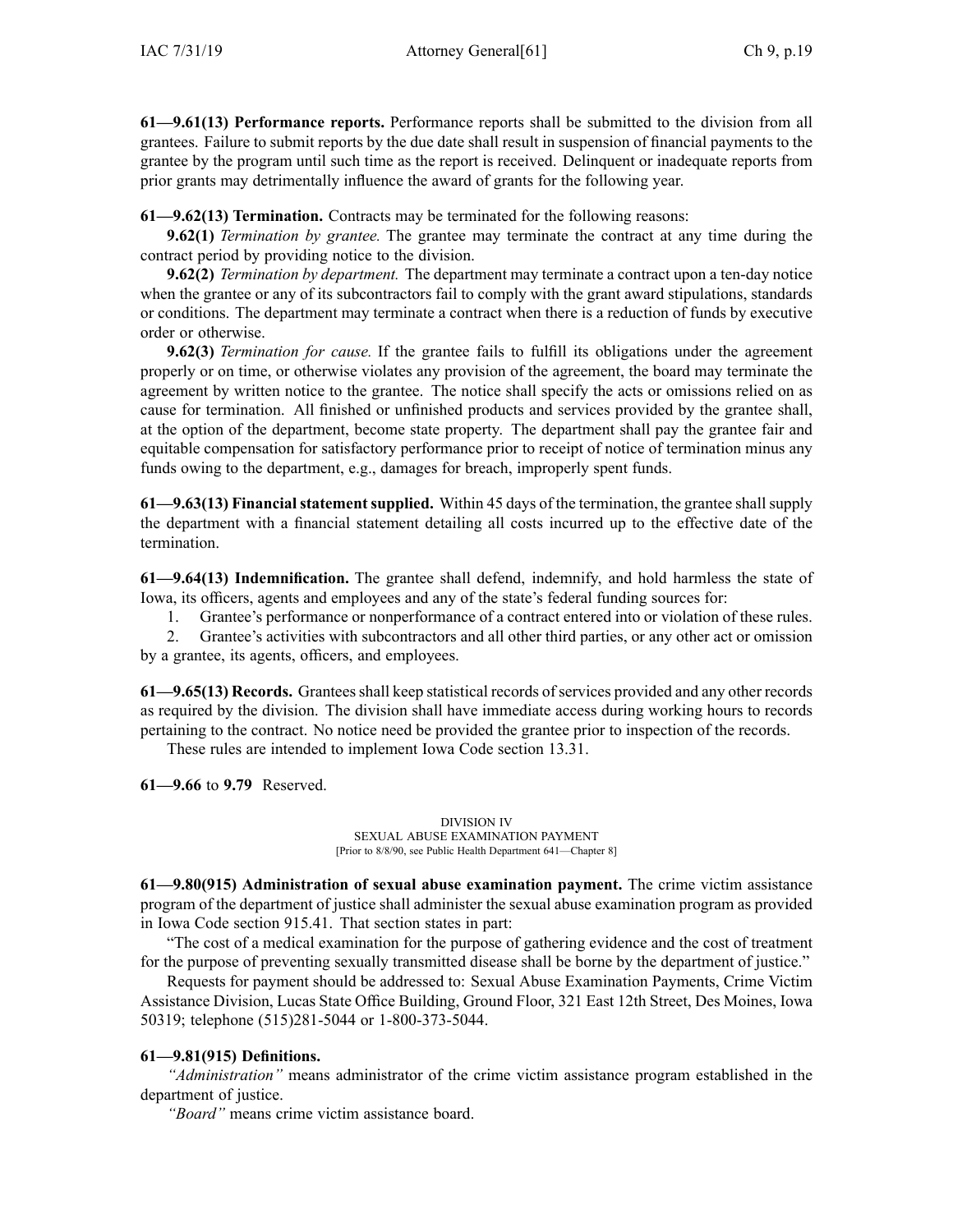*"Department"* means the Iowa department of justice.

*"Eligible claimant"* means <sup>a</sup> medical provider that provides <sup>a</sup> sexual abuse examination to <sup>a</sup> sexual assault victim. The following are eligible to file <sup>a</sup> claim with the crime victim assistance program in the event that they have made paymen<sup>t</sup> to <sup>a</sup> medical provider for the costs of <sup>a</sup> sexual abuse examination:

1. A victim of sexual abuse.

- 2. A person responsible for the maintenance of <sup>a</sup> sexual abuse victim.
- 3. A dependent of <sup>a</sup> victim who has died as <sup>a</sup> result of injuries sustained in <sup>a</sup> sexual assault.
- 4. The guardian of <sup>a</sup> sexual abuse victim.

*"Reasonable charges"* means those ordinarily charged by the provider of the service to the general public for services of <sup>a</sup> similar nature.

*"Sexual abuse"* means sexual abuse as defined in Iowa Code sections [709.1](https://www.legis.iowa.gov/docs/ico/section/709.1.pdf) and [726.2](https://www.legis.iowa.gov/docs/ico/section/726.2.pdf).

*"Sexual abuse examination"* means <sup>a</sup> medical examination provided to <sup>a</sup> woman, man, or child to collect evidence of sexual abuse victimization of that person as defined in Iowa Code sections [709.1](https://www.legis.iowa.gov/docs/ico/section/709.1.pdf) and [726.2](https://www.legis.iowa.gov/docs/ico/section/726.2.pdf) and provide treatment for the prevention of sexually transmitted disease pursuan<sup>t</sup> to Iowa Code section [915.41](https://www.legis.iowa.gov/docs/ico/section/915.41.pdf). When applicable, the provider of <sup>a</sup> sexual abuse examination shall file <sup>a</sup> child abuse repor<sup>t</sup> with the Iowa department of human services as required by Iowa Code section [232.70](https://www.legis.iowa.gov/docs/ico/section/232.70.pdf).

## **61—9.82(915) Application for sexual abuse examination payment.**

**9.82(1)** *Consideration for payment.* The department will consider paymen<sup>t</sup> upon receipt of <sup>a</sup> claim for reimbursement from <sup>a</sup> medical provider indicating that the claim is for the collection of evidence by sexual abuse examination. In the case that <sup>a</sup> victim, guardian of <sup>a</sup> victim, person responsible for the victim, or dependent of <sup>a</sup> victim who died of injuries sustained in <sup>a</sup> sexual assault has paid par<sup>t</sup> or all of the charges incurred, <sup>a</sup> copy of the provider bill and documentation of personal paymen<sup>t</sup> of the bill must be submitted for reimbursement. An application for sexual abuse examination paymen<sup>t</sup> must include the federal identification number or social security number of the claimant.

**9.82(2)** *Application filing.* To apply for paymen<sup>t</sup> under the sexual abuse examination program, the form or bill submitted must identify the sexual assault victim by name, birth date, and patient number, indicate that the claim is for <sup>a</sup> sexual abuse examination, and itemize all services rendered and the fee for each service.

## **61—9.83(915) Computation of sexual abuse examination payments.**

**9.83(1)** *Payment for examination.* The department shall make paymen<sup>t</sup> for sexual abuse examinations, as appropriate, for services including, but not limited to:

- *a.* Examiner's fee:
- (1) To collect the patient's medical history;
- (2) To conduct <sup>a</sup> physical examination;
- (3) To collect laboratory specimens;
- (4) To test for sexually transmitted diseases.
- *b.* Treatment for the prevention of sexually transmitted disease.
- *c.* Examination facility, including:
- (1) Emergency room, clinic room or office room fee;
- (2) Pelvic tray and medically required supplies;
- (3) Additional facility or equipment fees which the department determines to be reasonable.

*d.* Laboratory collection and processing of specimens for: criminal evidence; sexually transmitted disease; and pregnancy testing.

**9.83(2)** *Provider payment.* The department will pay up to \$300 for the examination facility and up to \$200 for examiner fees. Any charges in excess of these amounts will require additional documentation from the provider. The department shall set reasonable paymen<sup>t</sup> limits for treatment, including prescription drugs, for the prevention of sexually transmitted diseases and for laboratory collection and processing of specimens. The crime victim assistance program will pay only those charges determined by the department to be reasonable and fair.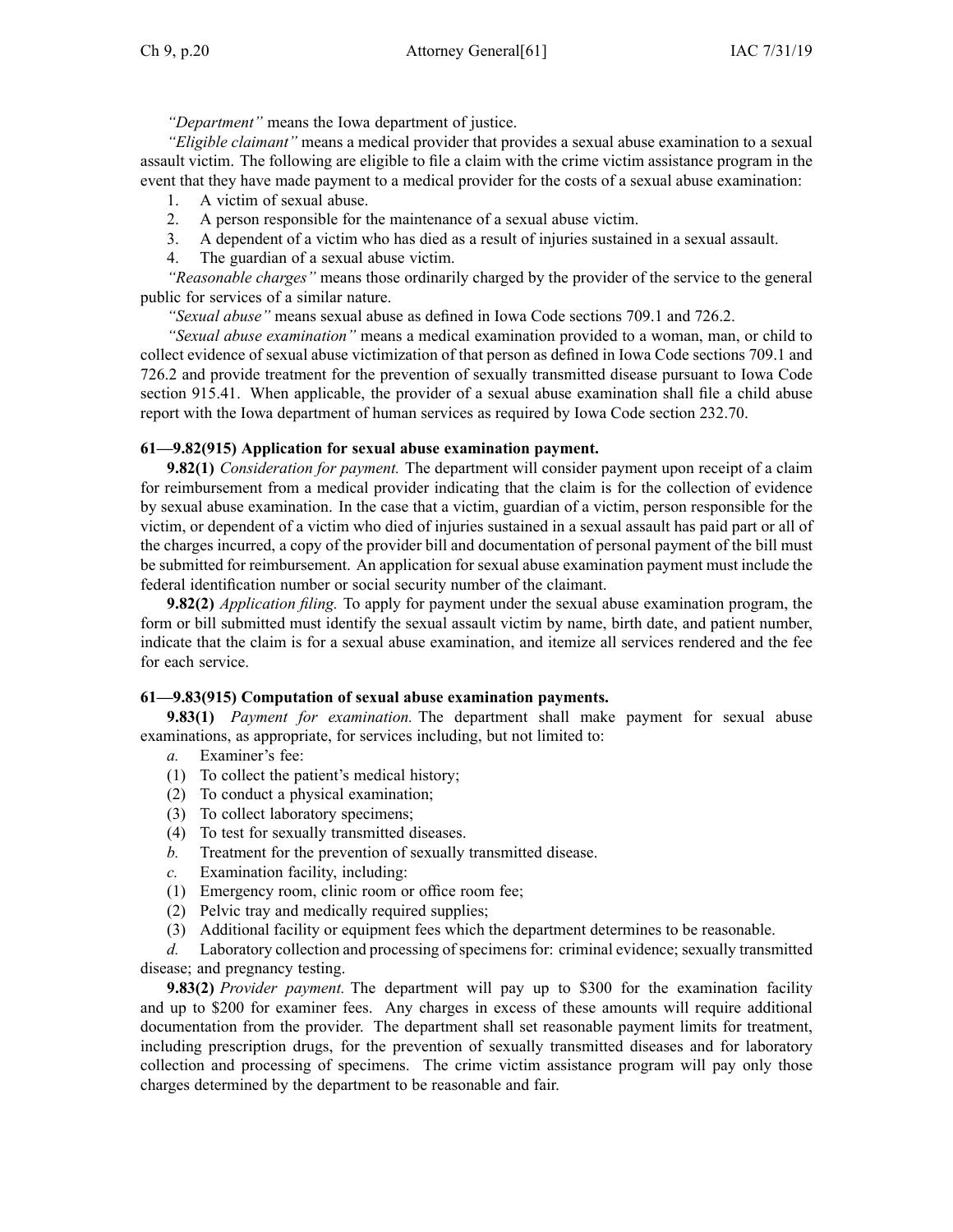**9.83(3)** *Examination kits available at no cost.* The Iowa department of public safety division of criminal investigation makes sexual abuse examination kits available to health care providers at no cost. [**ARC [4571C](https://www.legis.iowa.gov/docs/aco/arc/4571C.pdf)**, IAB 7/31/19, effective 9/4/19]

**61—9.84(915) Victim responsibility for payment.** A victim of sexual abuse is not responsible for the paymen<sup>t</sup> of the costs of <sup>a</sup> sexual abuse examination determined to be eligible for paymen<sup>t</sup> by the department. A medical provider must not submit any costs associated with <sup>a</sup> sexual abuse examination to <sup>a</sup> victim's insurance or to the sexual abuse victim. A medical provider must not submit any remaining balance to the sexual abuse victim after the sexual abuse examination program has determined payment. [**ARC [4571C](https://www.legis.iowa.gov/docs/aco/arc/4571C.pdf)**, IAB 7/31/19, effective 9/4/19]

**61—9.85(915) Sexual abuse examination—right to restitution.** In all criminal cases under Iowa Code chapter [709](https://www.legis.iowa.gov/docs/ico/chapter/709.pdf) and sections [726.2](https://www.legis.iowa.gov/docs/ico/section/726.2.pdf) and [710.2](https://www.legis.iowa.gov/docs/ico/section/710.2.pdf) in which there is <sup>a</sup> plea of guilty, verdict of guilty, or special verdict upon which <sup>a</sup> judgment of conviction is rendered, restitution may be ordered from the offender to the crime victim assistance program for the cost paid by the department for <sup>a</sup> sexual abuse examination rendered to the victim of that crime pursuan<sup>t</sup> to Iowa Code section [910.2](https://www.legis.iowa.gov/docs/ico/section/910.2.pdf).

**61—9.86(915) Erroneous or fraudulent payment—penalty.** If <sup>a</sup> paymen<sup>t</sup> or overpaymen<sup>t</sup> of <sup>a</sup> reparation is made because of clerical error, mistaken identity, innocent misrepresentation by or on behalf of the recipient, or other circumstances of <sup>a</sup> similar nature, not induced by fraud by or on behalf of the recipients, the recipient is liable for repaymen<sup>t</sup> of the reparation. However, if the department does not notify the recipient of the erroneous paymen<sup>t</sup> or overpaymen<sup>t</sup> within one year of the date of payment, the recipient is not responsible for repaymen<sup>t</sup> to the department.

If <sup>a</sup> paymen<sup>t</sup> or overpaymen<sup>t</sup> has been induced by fraud by or on behalf of <sup>a</sup> recipient, the recipient is liable for repaymen<sup>t</sup> to the department.

**61—9.87(915) Right to appeal.** An eligible claimant who disagrees with the department's decision concerning paymen<sup>t</sup> or amount of paymen<sup>t</sup> has the right to reques<sup>t</sup> reconsideration of that decision by the crime victim assistance board. The reques<sup>t</sup> for reconsideration must be received by the department within 60 days after the decision of the department is mailed.

Rules 9.80(915) to 9.87(915) are intended to implement Iowa Code section [915.41](https://www.legis.iowa.gov/docs/ico/section/915.41.pdf). <sup>1</sup>[Filed 12/28/84, Notice 8/29/84—published 1/16/85, effective 4/3/85] <sup>1</sup>[Filed emergency 7/10/87—published 7/29/87, effective 7/10/87] [Filed emergency 6/9/89—published 6/28/89, effective 6/9/89] [Filed emergency 8/4/89—published 8/23/89, effective 8/4/89] [Filed emergency 9/1/89—published 9/20/89, effective 9/1/89] [Filed 10/27/89, Notice 8/23/89—published 11/15/89, effective 12/20/89] [Filed 12/22/89, Notice 9/20/89—published 1/10/90, effective 2/14/90]◊ [Filed emergency 5/11/90 after Notice 11/15/89—published 5/30/90, effective 5/11/90] [Filed emergency 7/20/90—published 8/8/90, effective 7/20/90] [Filed 5/8/92, Notice 11/27/91—published 5/27/92, effective 7/1/92] [Filed 10/9/92, Notice 7/8/92—published 10/28/92, effective 12/2/92] [Filed 3/11/94, Notice 12/8/93—published 3/30/94, effective 5/6/94] [Filed 2/10/95, Notice 11/23/94—published 3/1/95, effective 4/5/95]<sup>2</sup> [Filed 4/7/95, Notice 1/18/95—published 4/26/95, effective 5/31/95] [Filed 12/8/00, Notice 11/1/00—published 12/27/00, effective 1/31/01] [Filed 5/4/04, Notice 1/21/04—published 5/26/04, effective 6/30/04]◊ [Filed 12/30/04, Notice 10/13/04—published 1/19/05, effective 2/23/05] [Filed ARC [4571C](https://www.legis.iowa.gov/docs/aco/arc/4571C.pdf) (Notice ARC [4350C](https://www.legis.iowa.gov/docs/aco/arc/4350C.pdf), IAB 3/27/19), IAB 7/31/19, effective 9/4/19]

<sup>◊</sup> Two or more ARCs

<sup>1</sup> History transferred from 641—Chapter 8, IAC Supplement 8/8/90